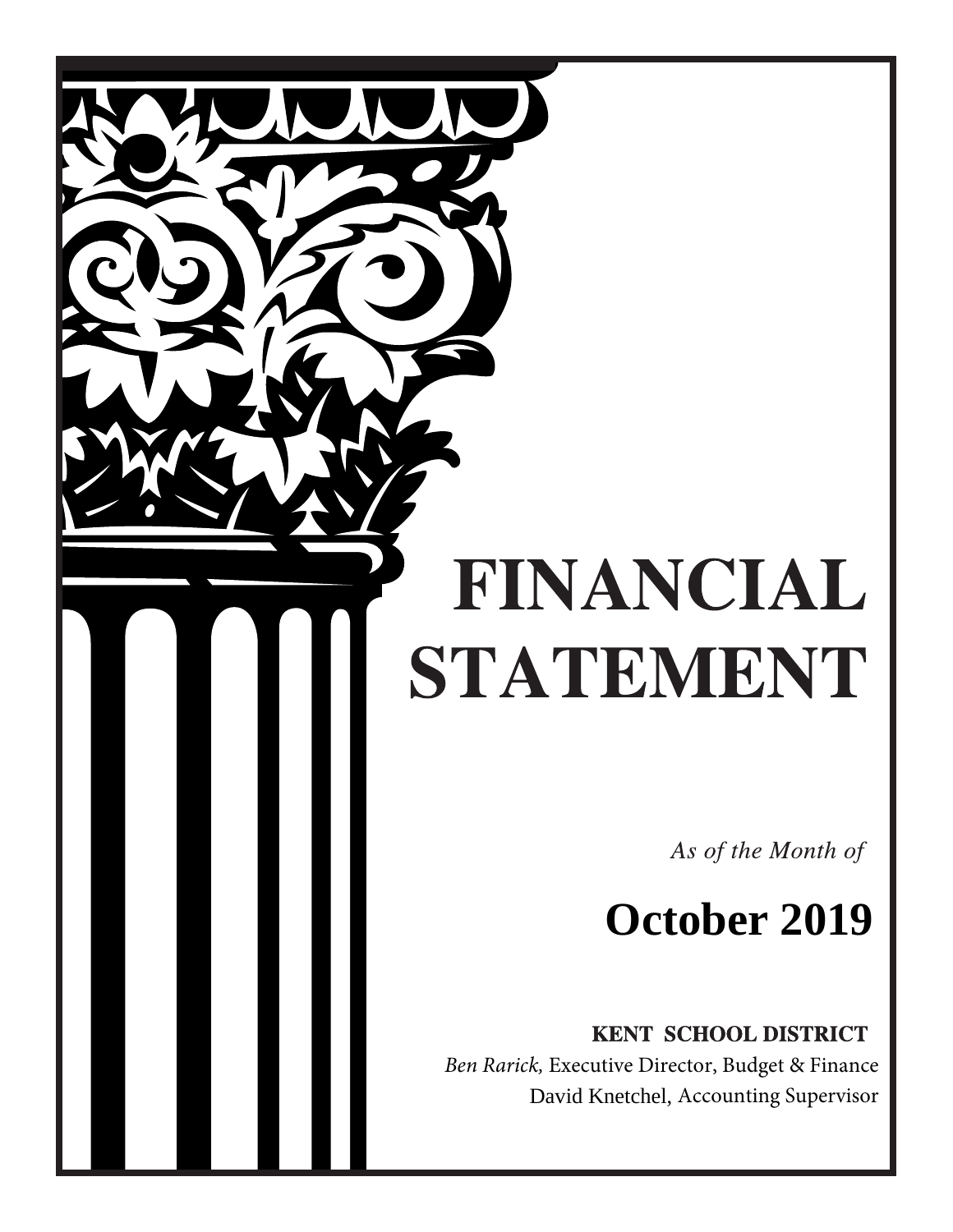## **INTRODUCTION**

This financial analysis report is organized into the following sections:

- General Fund
- Associated Student Body Fund
- Debt Service Fund
- Capital Projects Fund
- Transportation Vehicle Fund
- Permanent Fund
- Staffing

The purpose of the financial analysis section is to provide a summary of the financial operations of the general fund and other funds for the month of October 2019. Current data is compared to the previous year.

## I. **GENERAL FUND (EXHIBIT 3)**

## 1. **Fund Balance Comparison**

The following table compares the financial operating results between October 2018 and October 2019.

|                                             | <b>General Fund Operating Comparison to Prior Year</b> |              |    |               |   |              |  |  |  |
|---------------------------------------------|--------------------------------------------------------|--------------|----|---------------|---|--------------|--|--|--|
|                                             |                                                        | October 2018 |    | October 2019  |   | Variances    |  |  |  |
| <b>Total Beginning Fund Balance</b>         | \$                                                     | 29,497       | S. | 36,312,276 \$ |   | 36,282,779   |  |  |  |
| <b>Total Fund Balance</b>                   |                                                        | 29,497       |    | 36, 312, 276  |   | 36,282,779   |  |  |  |
| <b>Revenues</b>                             |                                                        | 88,390,454   |    | 70,500,509    |   | (17,889,945) |  |  |  |
| <b>Other Financing Sources</b>              |                                                        | 48,932       |    | 69,823        |   | 20,891       |  |  |  |
| <b>Total Resources</b>                      |                                                        | 88,439,386   |    | 70,570,332    |   | (17,869,054) |  |  |  |
| <b>Expenditures</b>                         |                                                        | 56,232,318   |    | 59,891,717    |   | 3,659,399    |  |  |  |
| Other Financing Uses                        |                                                        |              |    |               |   |              |  |  |  |
| <b>Total Uses</b>                           |                                                        | 56,232,318   |    | 59,891,717    |   | 3,659,399    |  |  |  |
| <b>Excess (Deficiency) of Revenues over</b> |                                                        |              |    |               |   |              |  |  |  |
| <b>Expenditures</b>                         |                                                        | 32,207,068   |    | 10,678,615    |   | (21,528,453) |  |  |  |
| <b>Ending Fund Balance</b>                  | \$                                                     | 32,236,565   | S  | 46,990,891    | S | 14,754,326   |  |  |  |

The ending fund balance for October 2019 improved by \$14.7 million compared to October 2018, primarily due to the improvement in the beginning fund balance, but note that *revenues have decreased and expenditures increased between the two years*, *having a net effect of drawing upon that increase in beginning fund balance*. In other words, even though the beginning fund balance increased by approximately \$36.2 million, other factors have provided for only a current net benefit to the district of \$14.7 million.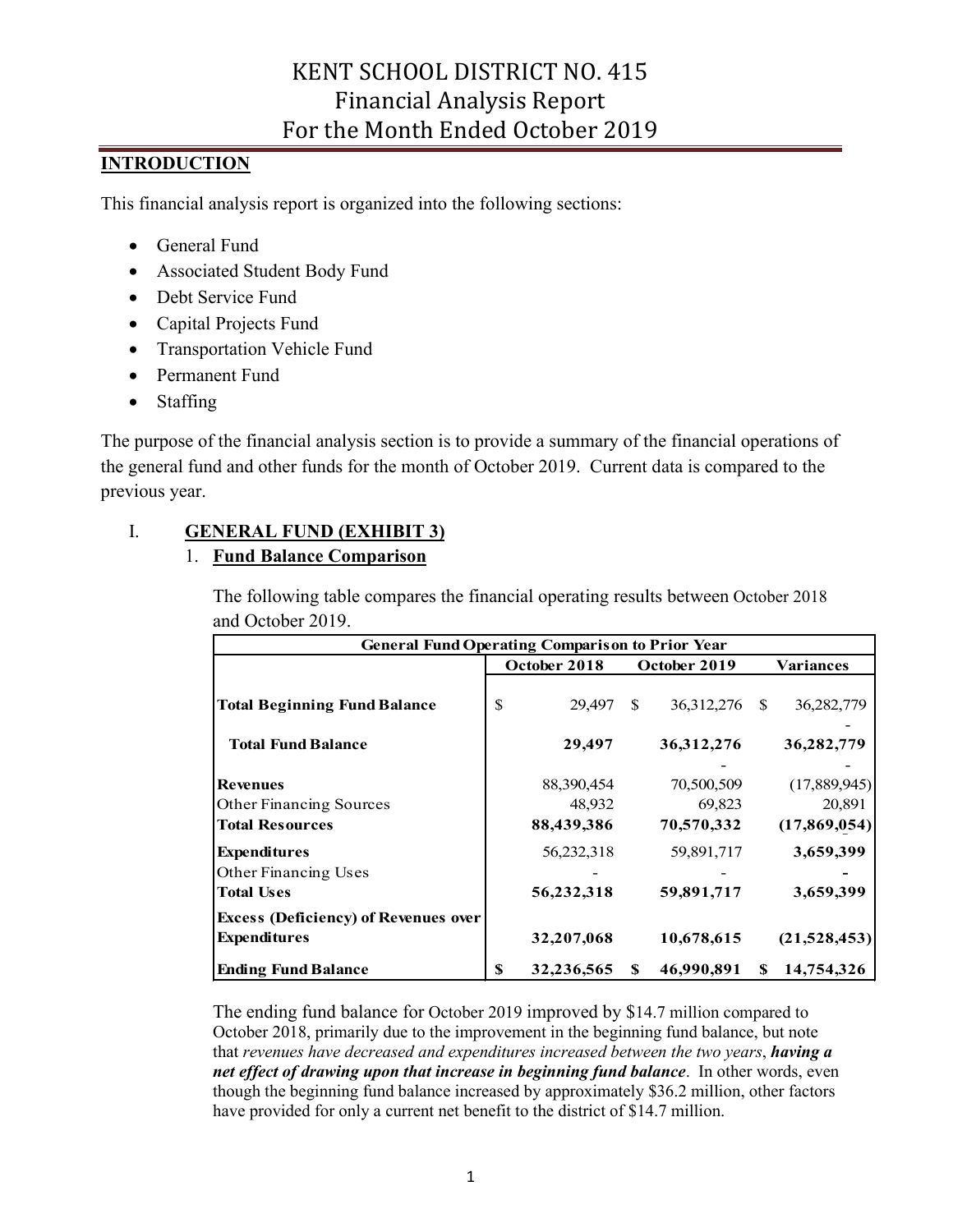The next table shows the reconciliation between King County's cash and investments and the district's fund balance in the general fund as of October 2019. This shows the interrelationship between the district's fund balance and the district's primary asset of cash and investments that can be drawn on to meet the immediate obligations of the district.

| General Fund Reconciliation of Cash & Investment to |              |  |  |  |  |  |
|-----------------------------------------------------|--------------|--|--|--|--|--|
| <b>Fund Balance-October 2019</b>                    |              |  |  |  |  |  |
| Net Cash & Investment per County/Bank               | \$62,295,528 |  |  |  |  |  |
| <b>Plus: Other Assets</b>                           |              |  |  |  |  |  |
| <b>Tax Receivable</b>                               | 3,317,910    |  |  |  |  |  |
| Due from Other Funds/Govt.                          | 234,168      |  |  |  |  |  |
| Receivables                                         | 189,852      |  |  |  |  |  |
| Inventory                                           | 666,206      |  |  |  |  |  |
| Other Items                                         |              |  |  |  |  |  |
| <b>Total Assets</b>                                 | 66,703,664   |  |  |  |  |  |
| Less: Liabilities                                   |              |  |  |  |  |  |
| Accounts Payable and other obligations              | (1,773,406)  |  |  |  |  |  |
| Interfund Loans Payable                             |              |  |  |  |  |  |
| Salaries & Payroll Taxes                            | (14,330,880) |  |  |  |  |  |
| Due to Other Funds                                  | (287, 537)   |  |  |  |  |  |
| <b>Total Liabilities</b>                            | (16,391,823) |  |  |  |  |  |
| <b>Less: Deferred Inflows of Resources</b>          |              |  |  |  |  |  |
| Unavailable Revenue                                 | (3,320,950)  |  |  |  |  |  |
| <b>Total Deferred Inflows of Resources</b>          | (3,320,950)  |  |  |  |  |  |
| <b>Fund Balance per GL</b>                          | \$46,990,891 |  |  |  |  |  |

## 2. **Revenues and other Financing Sources**

| <b>General Fund Revenue and Other Financing Sources Comparison by Year</b> |    |              |                     |    |            |                               |     |                |
|----------------------------------------------------------------------------|----|--------------|---------------------|----|------------|-------------------------------|-----|----------------|
|                                                                            |    | Y-T-D        |                     |    | Y-T-D      |                               |     |                |
|                                                                            |    | October 2018 | Percent<br>of Total |    |            | October 2019 Percent of Total |     | Variance       |
| <b>I</b> Local Taxes                                                       | S  | 26,837,454   | 30.35%              | -S | 16,682,957 | $23.64\%$ \$                  |     | (10, 154, 497) |
| ILocal Non-Taxes                                                           |    | 1,432,747    | 1.62%               |    | 1,474,428  | 2.09%                         |     | 41,681         |
| State, General Purpose                                                     |    | 45,885,187   | 51.88%              |    | 43,331,944 | 61.40%                        |     | (2,553,243)    |
| State, Special Purpose                                                     |    | 11,571,695   | 13.08%              |    | 7,583,183  | 10.75%                        |     | (3,988,512)    |
| Federal, General Purpose                                                   |    |              | $0.00\%$            |    |            | $0.00\%$                      |     |                |
| Federal, Special Purpose                                                   |    | 2,541,722    | 2.87%               |    | 1,379,957  | 1.96%                         |     | (1,161,765)    |
| <b>IRevenue from Other School Districts</b>                                |    | 6,277        | $0.01\%$            |    |            | $0.00\%$                      |     | (6,277)        |
| Revenue from Other Agencies                                                |    | 115,372      | 0.13%               |    | 48,040     | $0.07\%$                      |     | (67, 332)      |
| Revenue-Other Financing Sources                                            |    | 48,932       | 0.06%               |    | 69,823     | 0.10%                         |     | 20,891         |
| <b>Total Revenue</b>                                                       | S. | 88,439,386   | 100.00%             | S  | 70,570,332 | 100.00%                       | \$. | (17,869,054)   |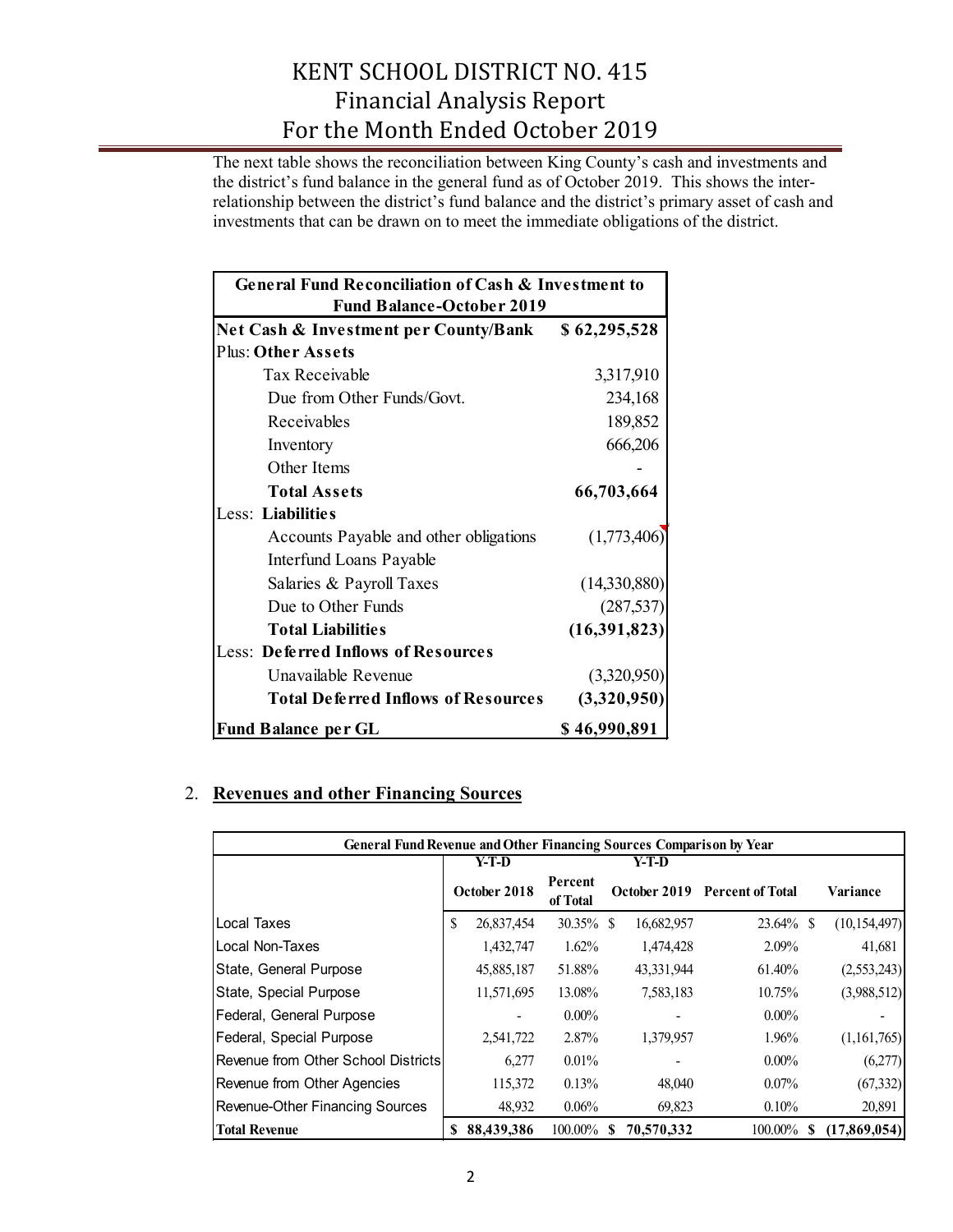The general fund revenue and other financing sources were \$17.9 million or 20% lower than the last fiscal year, for the same period.

Local Taxes – This revenue consists of tax receipts from the Educational Programs and Operations (EP&O) levies. Although, September had shown a higher than usual collection compared with last year, year to date local tax collections are now about \$10 million lower compared to October 2018. Much of this is due to the decrease in levy collections from the state's mandated local levy lid of, generally, \$1.50 per thousand or \$2500 per student set in 2018.

Local Non-Taxes – This revenue is made up of student lunch receipts, tuitions and fees, investment earnings, and other small sources. The difference of approximately \$41,000 lies in variances between fees increases, lunch receipt decreases, e-rate increases, and interest earned increases, but it is still too early in the year to really forecast any substantial trends from the prior year.

State, General Purpose - This revenue comes from two sources: apportionment and local effort assistance (LEA).

Apportionment is the revenue received through a state funding formula that is based on the average number of students enrolled and allocations of staff units from the prototypical school model. Basic and career-technical education revenues are included in this revenue.

Local effort assistance (LEA) is revenue provided by the state to equalize local levy rates for districts with a proportionally lower assessed valuation tax base.

The state general purpose year to date revenue decreased by \$2.5 million or 6% compared to October 2018. The state basic apportionment is down about \$2 million, and a lack of state local effort assistance (LEA) funding of about \$500,000 to date, accounts for the decrease about \$2.5 million of the state general purpose funding.

State, Special Purpose – This revenue is primarily grants and includes funding for Special Education, Learning Assistance, Bilingual Education, Highly Capable, Nutrition Services and Transportation. It is based on various formulas for students receiving services from specific programs. This revenue category fluctuates from year to year.

With the start of a new year, state grants often need a couple of months of processing at the state level before revenue is realized by the district. This is the case for the October special purpose revenue from the state. State learning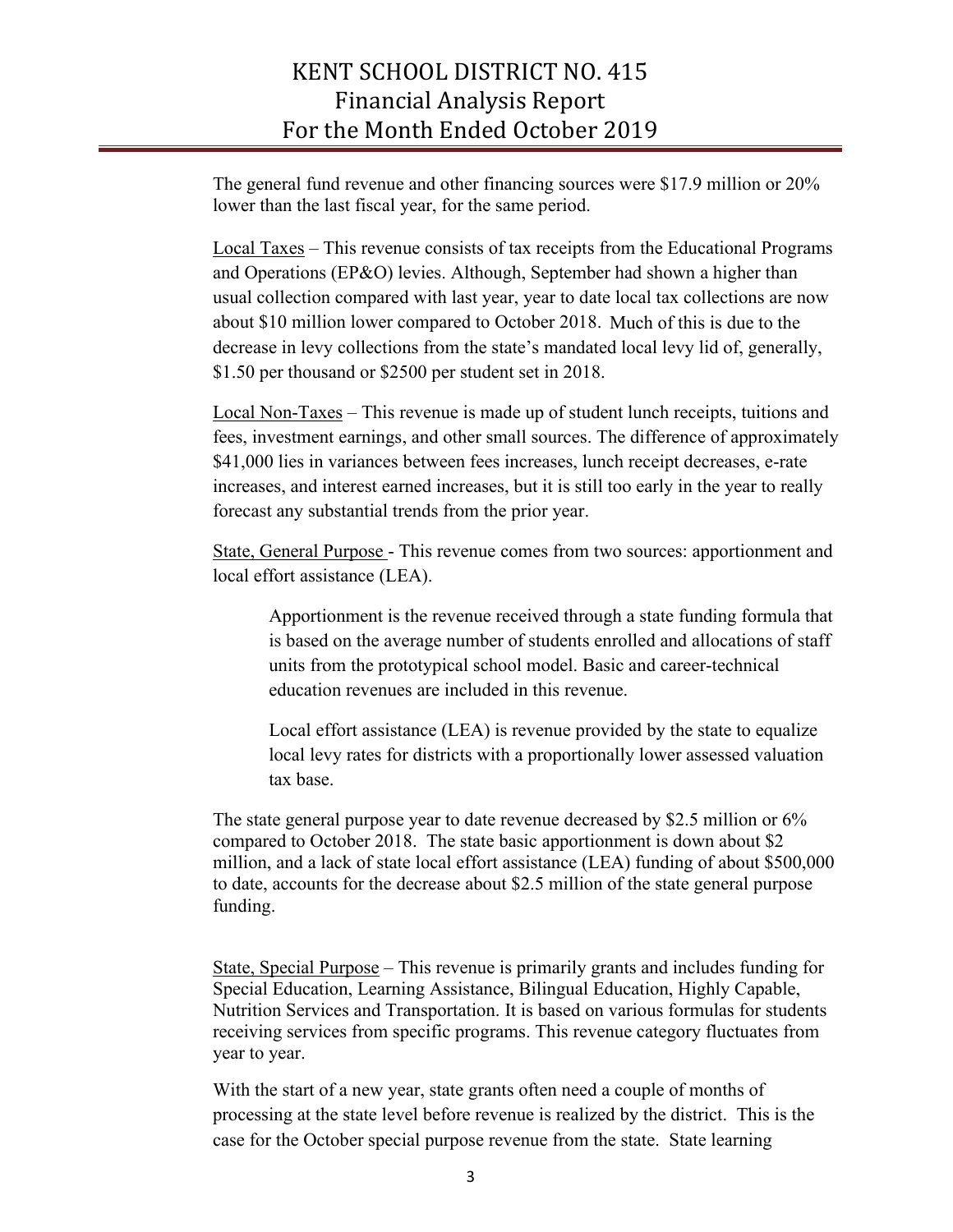assistance programs (LAP) and state transitional bilingual funding have not come in yet, and, make up for the difference of about \$4 million between the two months of October. We do expect these funds to come in.

Federal, General Purpose – This revenue comes from: (a) direct federal funds for Reserve Officer Training Corps (ROTC), (b) funds related to the harvest of federal forest lands within the district's boundaries, (c) impact aid associated with students living in subsidized housing, and (d) federal lieu-of-taxes.

This revenue fluctuates and is difficult to project.

Federal, Special Purposes – This revenue is provided by the federal government to support programs for special needs students, and others needing help with reading and math (federal grants). Federal food service revenue, federal limited english proficiency (LEP) funding, and the timing of accruals from the federal safety net funding accounts for the current difference of approximately \$1.1 million. Some of this is expected to true up in the next couple of months.

Expenditures for these programs are limited to revenue received, thus, over time, it has no net impact on the district's budget.

Revenue From Other Districts – This revenue reflects reimbursements received for special education services rendered to students from other school districts. No funds from other districts have been received, yet, for this year.

Revenue From Other Agencies – This revenue relates to agreements and partnerships with governmental agencies and businesses to help fund educational programs. Such agreements vary from year-to-year. The district received \$115,372 through the month of October 2019.

Revenue From Other Financing Sources – This revenue relates to sales of surplus equipment, and interfund transfers. This revenue necessarily fluctuates from yearto-year. Revenue from other financing sources was \$48,932 through the month of October 2019.

## 3. **Expenditures and Other Financing Uses**

Year to date expenditures and other financing uses for this month were \$59.9 million, which is \$3.7 million or 6.5% higher than last year at this time. This is primarily a result of increases in expenditures for salaries (5.6% - 7.7%), payrollrelated benefits (8%), and contractual services (7.5%). Comparisons of the current month's expenditures to the same period last year by object and variances are shown below: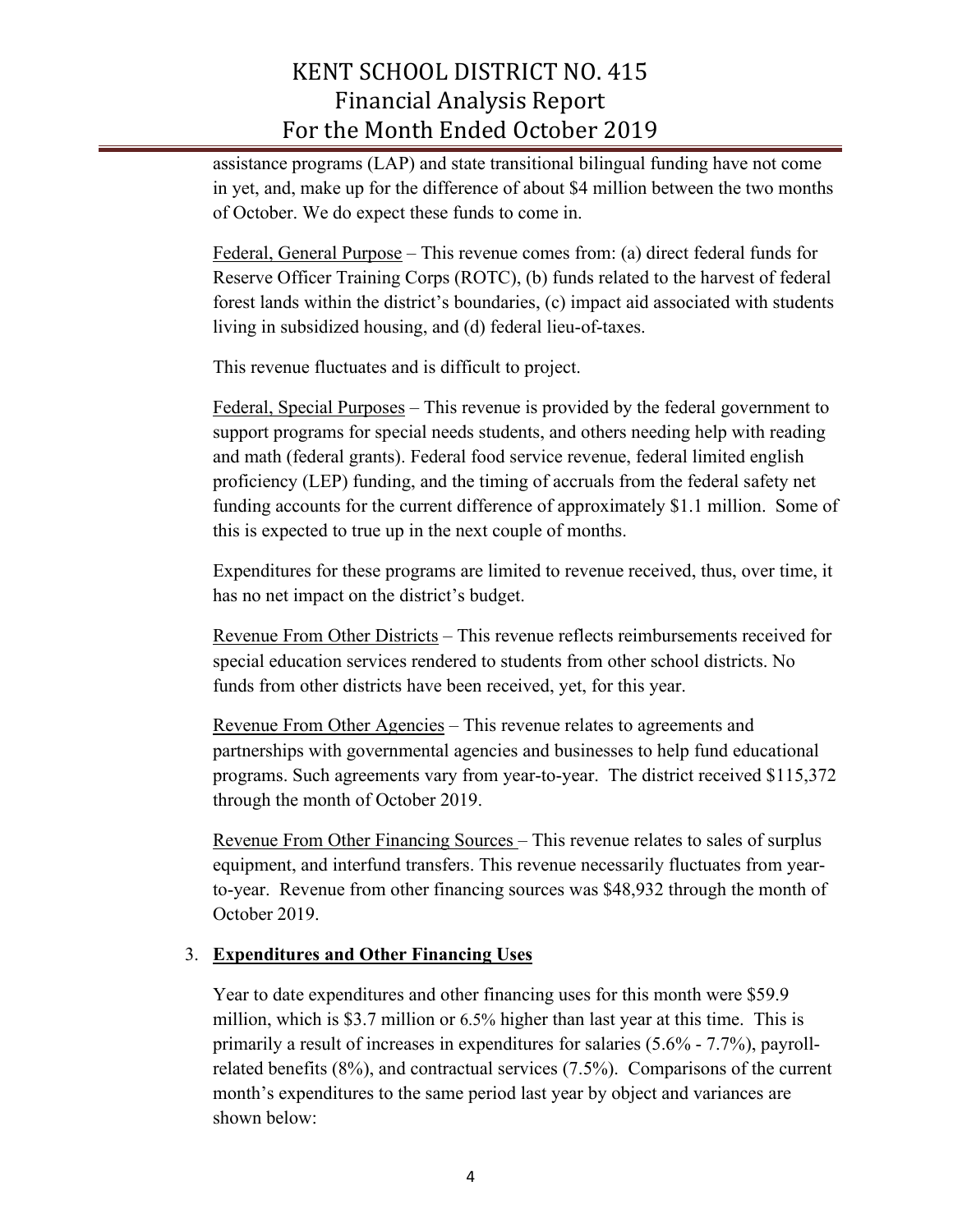|                              | <b>General Fund Expenditures and Other Financing Uses Comparison To Prior Year</b> |              |                            |    |              |                                   |           |  |  |  |
|------------------------------|------------------------------------------------------------------------------------|--------------|----------------------------|----|--------------|-----------------------------------|-----------|--|--|--|
|                              |                                                                                    | October 2018 | Percent of<br><b>Total</b> |    | October 2019 | <b>Percent of</b><br><b>Total</b> | Variance  |  |  |  |
| <b>Certificated Salaries</b> | S                                                                                  | 25,678,815   | 45.67% \$                  |    | 27,650,141   | $46.17\%$ \$                      | 1,971,326 |  |  |  |
| Classified Salaries          |                                                                                    | 8,676,368    | $15.43\%$ \$               |    | 9,160,398    | 15.29%                            | 484,030   |  |  |  |
| <b>Employee Benefits</b>     |                                                                                    | 13,741,632   | 24.44% \$                  |    | 14,836,318   | 24.77%                            | 1,094,686 |  |  |  |
| Supplies & Materials         |                                                                                    | 2,657,567    | $4.73\%$ \$                |    | 2,349,878    | 3.92%                             | (307,689) |  |  |  |
| Contractual Services         |                                                                                    | 5,441,683    | $9.68\%$ \$                |    | 5,850,243    | $9.77\%$                          | 408,560   |  |  |  |
| Local Mileage & Travel       |                                                                                    | 22,802       | $0.04\%$                   | -8 | 44.146       | $0.07\%$                          | 21,344    |  |  |  |
| Capital Outlay               |                                                                                    | 13,451       | $0.02\%$                   | -8 | 593          | $0.00\%$                          | (12, 858) |  |  |  |
| Other Financing Uses         |                                                                                    |              | $0.00\%$                   |    |              | $0.00\%$                          |           |  |  |  |
| <b>Total</b>                 |                                                                                    | 56,232,318   | 100.00%                    | -S | 59,891,717   | $100.00\%$ \$                     | 3,659,399 |  |  |  |

## II. **ASSOCIATED STUDENT BODY FUND (EXHIBIT 4)**

ASB revenue and expenditures through October 2019 were respectively \$587,017 and \$360,599, and with a beginning fund balance of about \$2 million, results in a fund balance of approximately \$2.2 million.

## III. **DEBT SERVICE FUND (EXHIBIT 5)**

The Debt Service Fund is used to accumulate resources (property taxes, investment earnings, transfers from other funds to pay debts) to meet the district's long-term obligation for voted and non-voted debts.

The debt payments (principal, interest, and bond transfer fees) are scheduled for December and June. The debt payments are related to the following debt issuances:

- Unlimited Tax General Obligation Bonds, issued from 2010 through 2018, including Qualified School Construction Bonds and Refunding Bonds issued on November 4, 2010.
- Limited Tax General Obligation Bond Series 2015 issued June 30, 2015 for student transportation vehicles.

Year to date property tax collections through October 2019 were \$15.5 million. Most property taxes are collected in October and April.

## IV. **CAPITAL PROJECTS FUND (EXHIBIT 6)**

Year to date expenditures and encumbrances for capital projects as of October 2019 are \$20.4 million, thus 15% of the Capital Projects Fund budget has been spent or committed. Construction activities vary from month to month depending on construction priorities of projects; therefore, comparison between actual and budget for specific projects is not meaningful.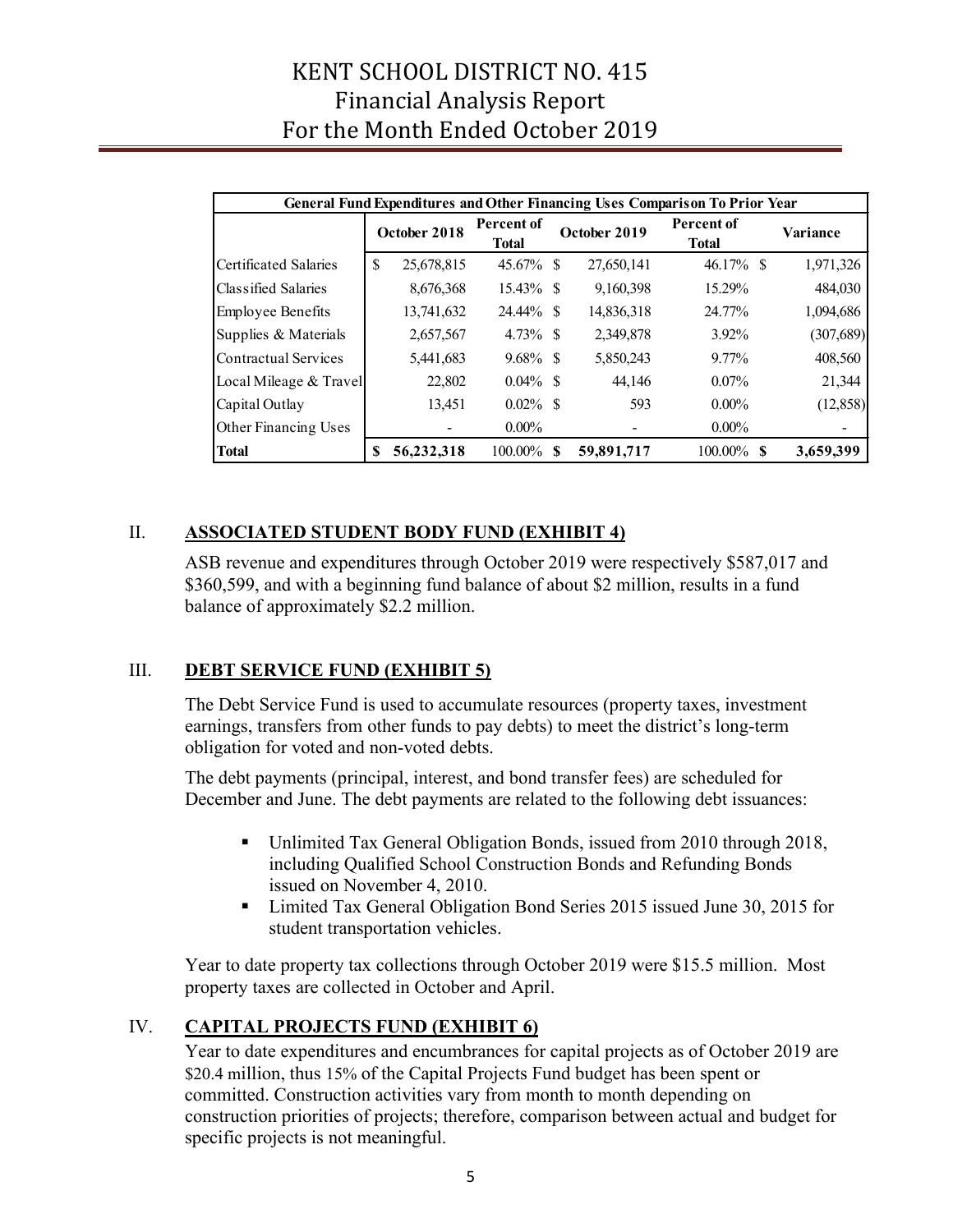## V. **TRANSPORTATION VEHICLE FUND (EXHIBIT 7)**

Year to date expenditures and encumbrances for transportation vehicles as of October 2019 are negligible. Nothing in the Transportation Vehicle Fund budget has really been spent or committed. The fund balance for the Transportation Vehicle fund is approximately \$1.2 through October 2019.

## VI. **PERMANENT FUND (EXHIBIT 8) and TRUST FUNDS (EXHIBIT 9)**

These funds represent money held for specific purposes, such as scholarships, and funds for helping students overcome barriers that limit their participation in school (InvestED or prior Saul Haas Foundation).

In addition, the district has funds set aside in trust for employee vision benefits, which are represented here.

## VII. **STAFFING**

The staffing report compares the staffing approved in the original budget with the current staffing recorded in the district's HR/Fiscal system as measured at month-end. It should be noted that staffing levels may change daily as employee status changes due to resignations, retirements, changes in part-time and full-time status, etc., are processed.

The attached chart compares the board approved Full Time Equivalent (FTE) for the current fiscal year with the current month's staffing and last year's staffing at this time.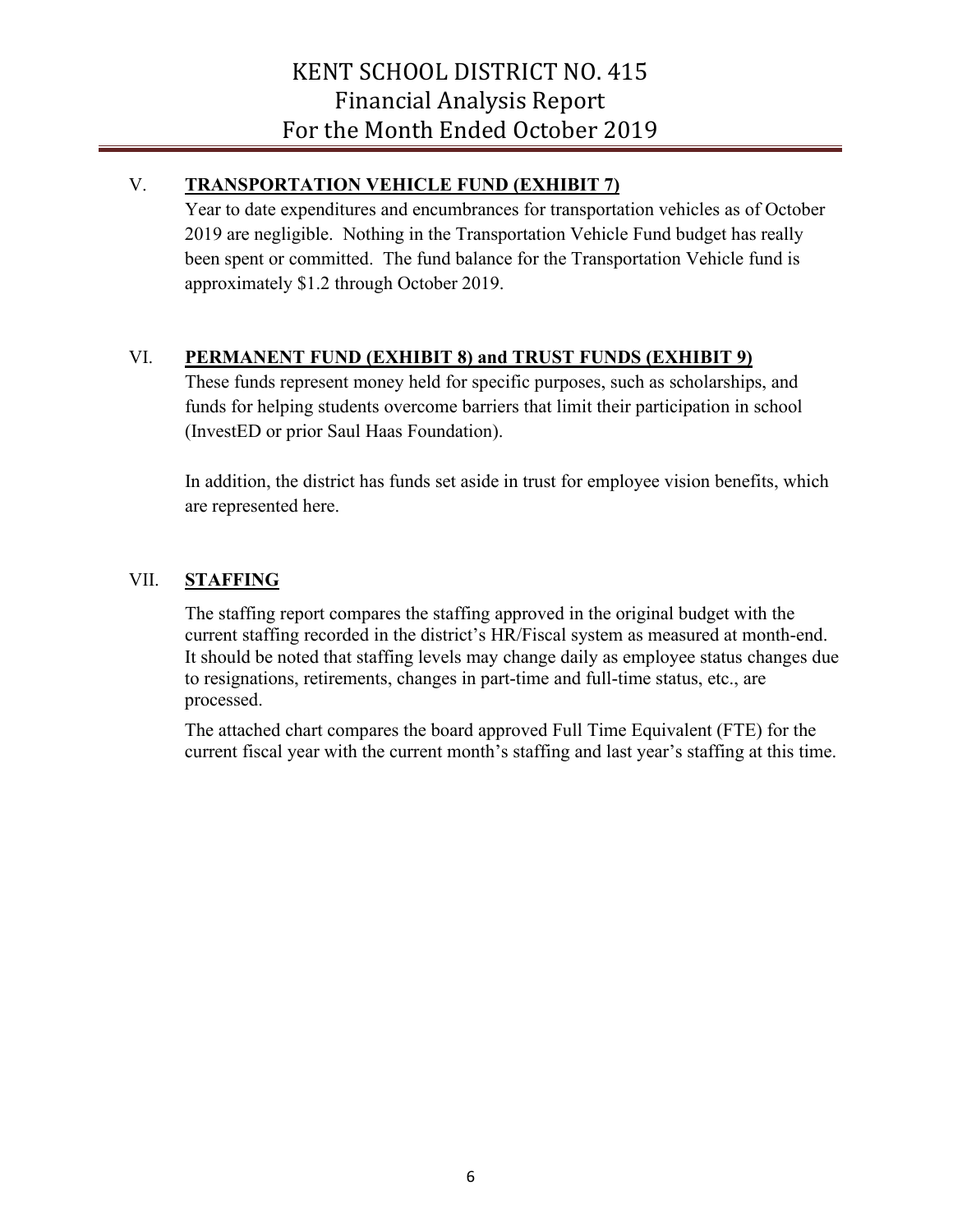#### **KENT SCHOOL DISTRICT #415 Budgeted Staffing vs. Current Month as of October 31, 2019**

|                                                                    |                                          |                                   | <b>Certificated Staff</b> |                           |                           |                           | <b>Classified Staff</b> |                          |          |
|--------------------------------------------------------------------|------------------------------------------|-----------------------------------|---------------------------|---------------------------|---------------------------|---------------------------|-------------------------|--------------------------|----------|
|                                                                    | <b>Budget</b>                            | <b>OCTOBER</b>                    | <b>OCTOBER</b>            | <b>Current Yr</b>         | <b>Budget</b>             | <b>OCTOBER</b>            | <b>OCTOBER</b>          | Current Yr               |          |
|                                                                    | 2019-2020                                | 2018-2019                         | 2019-2020                 | <b>Budget vs Actual</b>   | 2019-2020                 | 2018-2019                 | 2019-2020               | <b>Budget vs Actual</b>  | Total    |
|                                                                    | <b>FTE</b>                               | FTE                               | <b>FTE</b>                | Variance                  | <b>FTE</b>                | FTE                       | <b>FTE</b>              | Variance                 | Variance |
| Basic Education (01,02,03)                                         |                                          |                                   |                           |                           |                           |                           |                         |                          |          |
| 21 Supervision                                                     | 16.930                                   | 16.303                            | 15.433                    | (1.497)                   | 22.110                    | 21.271                    | 21.277                  | (0.833)                  |          |
| 22 Learning Resources                                              | 41.000                                   | 40.397                            | 24.458                    | (16.542)                  | 19.237                    | 17.783                    | 18.193                  | (1.044)                  |          |
| Principal's Office<br>23                                           | 98.962                                   | 92.153                            | 99.708                    | 0.746                     | 117.707<br>$\sim 10^{-1}$ | 113.391<br>$\sim 10^{-1}$ | 112.948                 | (4.759)                  |          |
| 24 Guidance & Counseling                                           | 65.400<br>$\sim$                         | 66.027<br>$\sim$                  | 65.106<br>$\sim$          | (0.294)<br>$\sim$         |                           | .                         | $\sim 10^{-1}$          | $\sim 10^{-11}$          |          |
| Pupil Mgmt. & Safety<br>25<br><b>Health/Related Services</b><br>26 | 24.300                                   |                                   |                           | (2.743)                   | 69.346<br>21.152          | 64.693                    | 65.456<br>16.101        | (3.890)                  |          |
| Teaching<br>27                                                     | 1,128.440                                | 21.100<br>1,151.621               | 21.557<br>1,149.489       | 21.049                    | 73.300                    | 16.925<br>78.041          | 14.272                  | (5.051)<br>(59.028)      |          |
| 28<br>Extracurricular                                              | $\sim 10^{-1}$                           | $\sim$                            | $\sim$                    | $\sim$                    | $\sim$                    | $\sim$                    | $\sim$                  | $\sim$ $-$               |          |
| Instructional Prof Dev<br>31                                       | 0.600                                    | $\overline{\phantom{a}}$          | 0.750                     | 0.150                     | $\sim$                    |                           |                         | $\overline{\phantom{a}}$ |          |
| Subtotal                                                           | 1,375.632                                | 1,387.601                         | 1,376.501                 | 0.869                     | 322.852                   | 312.104                   | 248.247                 | (74.605)                 | (73.74)  |
|                                                                    |                                          |                                   |                           |                           |                           |                           |                         |                          |          |
| Special Education (21,22,24)                                       |                                          |                                   |                           |                           |                           |                           |                         |                          |          |
| 21 Supervision                                                     | 5.340                                    | 4.133                             | 5.030                     | (0.310)                   | 9.148                     | 8.981                     | 9.415                   | 0.267                    |          |
| 24 Guidance & Counseling                                           | $\sim$                                   | $\overline{\phantom{a}}$          | $\overline{\phantom{a}}$  | $\sim$                    | $\sim$                    | $\sim$                    |                         | $\sim$ $-$               |          |
| 26 Health/Related Services                                         | 83.100                                   | 68.828                            | 86.293                    | 3.193                     | 3.707                     | 3.709                     | 3.709                   | 0.002                    |          |
| 27 Teaching                                                        | 154.100                                  | 134.599                           | 145.714                   | (8.386)                   | 213.999                   | 179.495                   | 176.728                 | (37.271)                 |          |
| Subtotal                                                           | 242.540                                  | 207.560                           | 237.037                   | (5.503)                   | 226.854                   | 192.185                   | 189.852                 | (37.002)                 | (42.51)  |
|                                                                    |                                          |                                   |                           |                           |                           |                           |                         |                          |          |
| Vocational Education (31,34,39)                                    |                                          |                                   |                           |                           |                           |                           |                         |                          |          |
| 21 Supervision<br>24 Guidance & Counseling                         | 1.330                                    | 1.298<br>$\overline{\phantom{a}}$ | 1.029                     | (0.301)<br>$\blacksquare$ | 2.146<br>3.500            | 1.815<br>2.726            | 2.145<br>2.634          | (0.001)<br>(0.866)       |          |
| 27 Teaching                                                        | 73.200                                   | 66.966                            | 68.600                    | (4.600)                   | 3.885                     | 3.519                     | 3.876                   | (0.009)                  |          |
| Subtotal                                                           | 74.530                                   | 68.264                            | 69.629                    | (4.901)                   | 9.531                     | 8.060                     | 8.655                   | (0.876)                  | (5.78)   |
|                                                                    |                                          |                                   |                           |                           |                           |                           |                         |                          |          |
| <b>Compensatory Education (5x,6x)</b>                              |                                          |                                   |                           |                           |                           |                           |                         |                          |          |
| 21 Supervision                                                     | 2.000                                    | 1.900                             | 2.000                     | $\blacksquare$            | 4.745                     | 4.604                     | 4.900                   | 0.155                    |          |
| 24 Guidance & Counseling                                           | 0.800                                    | 0.800                             | 0.400                     | (0.400)                   | $\sim$                    | $\overline{a}$            | $\sim$                  | $\sim$                   |          |
| 25 Pupil Mgmt. & Safety                                            | $\Delta \phi$                            | $\overline{a}$                    | $\sim$                    | $\sim$                    | $\sim$                    | $\sim$                    |                         | $\sim$                   |          |
| Teaching<br>27                                                     | 122.954                                  | 121.742                           | 106.048                   | (16.906)                  | 66.000                    | 56.880                    | 110.116                 | 44.116                   |          |
| Instructional Prof Dev<br>31                                       | 23.800                                   | 5.209                             | 22.950                    | (0.850)                   | 0.250                     | 0.250                     | 0.024                   | (0.226)                  |          |
| Subtotal                                                           | 149.554                                  | 129.651                           | 131.398                   | (18.156)                  | 70.995                    | 61.734                    | 115.040                 | 44.045                   | 25.89    |
|                                                                    |                                          |                                   |                           |                           |                           |                           |                         |                          |          |
| Other State, Fed, Spcl Prgms                                       |                                          |                                   |                           |                           |                           |                           |                         |                          |          |
| 21 Supervision                                                     | 1.200                                    | 0.200                             | 1.200                     |                           | 0.302                     | 0.302                     | 0.302                   | (0.000)                  |          |
| 24 Guidance & Counseling                                           |                                          |                                   |                           |                           |                           |                           | 3.000<br>$\sim$         | 3.000<br>$\overline{a}$  |          |
| 27 Teaching                                                        | 2.000<br>3.200                           | 1.000<br>1.200                    | 2.000<br>3.200            |                           | 0.302                     | 0.302                     | 3.302                   | 3.000                    | 3.00     |
|                                                                    |                                          |                                   |                           |                           |                           |                           |                         |                          |          |
| Districtwide Support (97)                                          |                                          |                                   |                           |                           |                           |                           |                         |                          |          |
| <b>Board of Directors</b><br>11                                    |                                          |                                   |                           |                           | 0.500                     | 0.500                     | 0.500                   |                          |          |
| 12 Superintendent's Office                                         | 1.000                                    | 1.000                             | 1.000                     |                           | 0.500                     | 0.500                     | 0.500                   | $\sim$                   |          |
| <b>Business Office</b><br>13                                       | ÷.                                       | $\overline{\phantom{a}}$          | $\sim$                    |                           | 23.200                    | 20.175                    | 23.085                  | (0.115)                  |          |
| Human Resources<br>14                                              | 1.000                                    | 1.000                             | 1.000                     |                           | 19.591                    | 19.127                    | 19.591                  | (0.000)                  |          |
| 15 Public Relations                                                | $\overline{\phantom{a}}$                 | $\overline{\phantom{a}}$          | $\blacksquare$            |                           | 6.000                     | 6.000                     | 7.000                   | 1.000                    |          |
| 61 M&O Supervision                                                 |                                          |                                   |                           |                           | 7.000                     | 6.000                     | 5.169                   | (1.831)                  |          |
| 62 Grounds Maintenance                                             |                                          |                                   |                           |                           | 11.000                    | 10.000                    | 11.000                  | $\sim$                   |          |
| <b>Operation of Buildings</b><br>63                                | $\overline{\phantom{a}}$                 |                                   |                           |                           | 135.625                   | 131.488                   | 131.369                 | (4.256)                  |          |
| Maintenance<br>64                                                  |                                          |                                   |                           |                           | 20.000                    | 19.000                    | 18.165                  | (1.835)                  |          |
| Information Technology<br>72                                       | $\sim$                                   |                                   | 1.965                     | 1.965                     | 33.900                    | 30.662                    | 32.100                  | (1.800)                  |          |
| 73<br>Printing                                                     | $\overline{\phantom{a}}$<br>$\mathbf{r}$ |                                   | $\overline{\phantom{a}}$  | $\overline{\phantom{a}}$  | 4.000                     | 4.000                     | 4.000                   | $\sim$ $-$               |          |
| Warehousing & Distribution<br>74                                   |                                          |                                   |                           | $\overline{\phantom{a}}$  | 3.727                     | 3.727                     | 3.727                   | (0.000)                  |          |
| Public Activities (89)                                             |                                          |                                   |                           |                           |                           |                           |                         | $\sim$                   |          |
|                                                                    |                                          |                                   |                           |                           |                           |                           |                         |                          |          |
| Food Services (98)                                                 | $\blacksquare$                           |                                   |                           |                           | 75.450                    | 69.863                    | 69.953                  | (5.497)                  |          |
| Transportation (99)                                                |                                          |                                   |                           |                           | 111.642                   | 109.489                   | 104.533                 | (7.109)                  |          |
| Subtotal                                                           | 2.000                                    | 2.000                             | 3.965                     | 1.965                     | 452.135                   | 430.531                   | 430.692                 | (21.443)                 | (19.48)  |
|                                                                    |                                          |                                   |                           |                           |                           |                           |                         |                          |          |
|                                                                    |                                          |                                   |                           |                           |                           |                           |                         |                          |          |
| <b>TOTAL FTE, All Programs</b>                                     | 1,847.456                                | 1,796.276                         | 1,821.730                 | (25.726)                  | 1,082.669                 | 1,004.916                 | 995.787                 | (86.882)                 | (112.61) |
| per F-195                                                          | 1,847.456<br>$\sim$                      |                                   |                           |                           | 1,082.669<br>$\sim$       |                           |                         |                          |          |
|                                                                    |                                          |                                   |                           |                           |                           |                           |                         |                          |          |
| <b>TOTAL Budgeted FTE</b>                                          | 2,930.13                                 |                                   |                           |                           |                           |                           |                         |                          |          |

TOTAL Actual FTE this month 2,817.52

**Variance (112.61) FTE Over / (Under) Budget**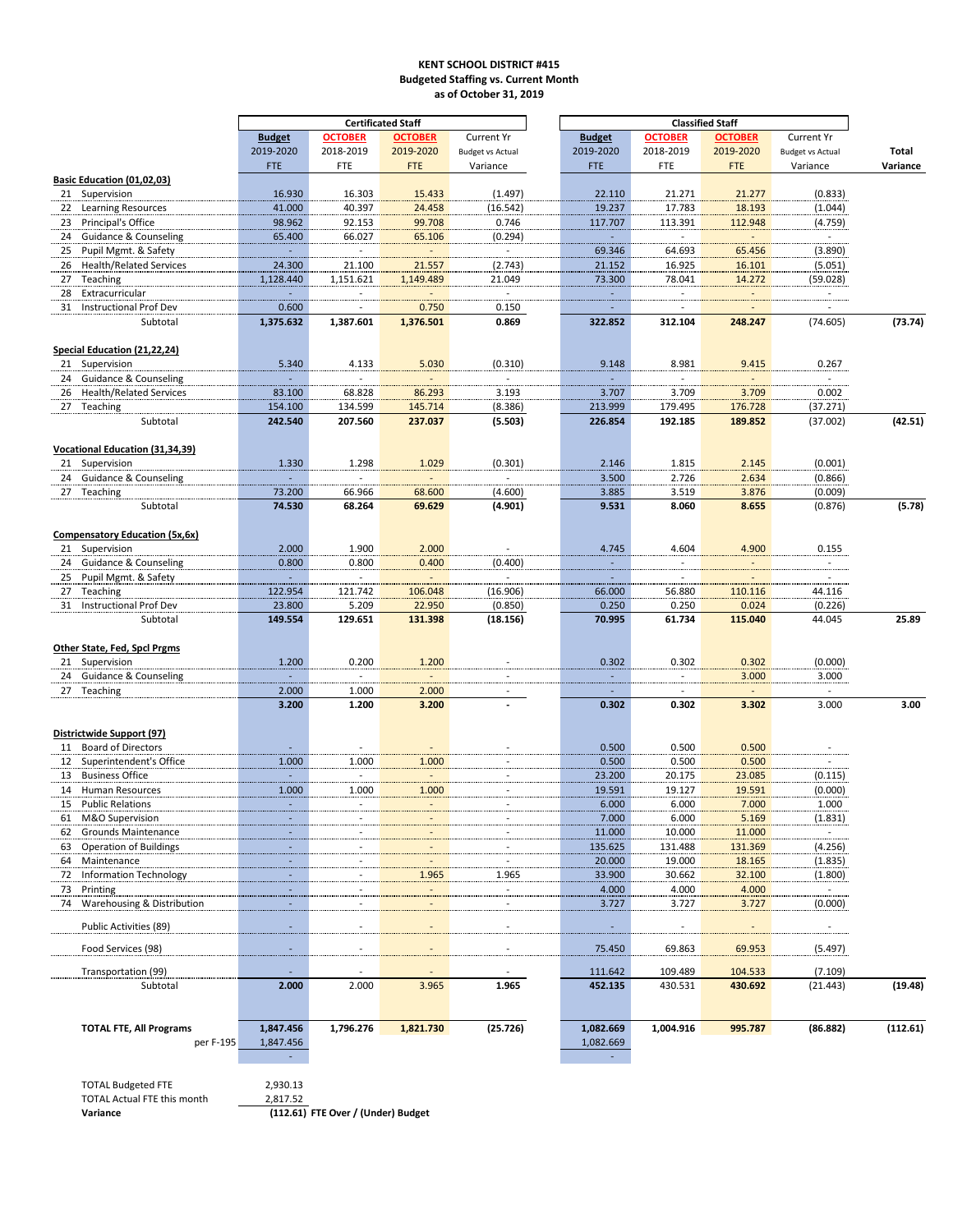#### **KENT SCHOOL DISTRICT NO. 415 FUND BALANCE SHEETS GOVERNMENTAL FUNDS October 2019**

|                                                            | <b>GENERAL</b><br><b>FUND</b> | <b>SPECIAL</b><br><b>REVENUE</b> | <b>DEBT</b><br><b>SERVICE</b> | <b>CAPITAL</b><br><b>PROJECT</b> | <b>TRANSPORTATION</b><br><b>VEHICLE FUND</b> | <b>PERMANENT</b><br>(REEPLOEG) | <b>TOTAL</b><br><b>GOVERNMENTAL</b> |
|------------------------------------------------------------|-------------------------------|----------------------------------|-------------------------------|----------------------------------|----------------------------------------------|--------------------------------|-------------------------------------|
|                                                            |                               | <b>FUND (ASB)</b>                | <b>FUND</b>                   | <b>FUND</b>                      |                                              |                                | <b>FUNDS</b>                        |
| <b>ASSETS:</b>                                             |                               |                                  |                               |                                  |                                              |                                |                                     |
| Cash and Cash Equivalents                                  | 62,295,528 \$                 | 2,112,392                        | - \$<br>32,694,360 \$         | 99,548,227 \$                    | 1,725,441 \$                                 | 187,360 \$                     | 198,563,308                         |
| Construction Retainage Escrow                              |                               |                                  |                               | 10,015,072                       |                                              |                                | 10,015,072                          |
| Property Tax Receivable                                    | 3,317,910                     |                                  | 2,758,192                     | 1,385,097                        |                                              |                                | 7,461,199                           |
| Interfund Loans Receivable                                 |                               |                                  |                               |                                  |                                              |                                |                                     |
| Accounts Receivable, Net                                   | 189,852                       | 60                               |                               |                                  |                                              |                                | 189,912                             |
| Prepaid Expenses                                           |                               |                                  |                               |                                  |                                              |                                |                                     |
| Due From Other Funds                                       | 214,684                       | 205,843                          | 522,275                       | 81,101                           |                                              |                                | 1,023,903                           |
| Due From Other Government Units                            | 19,484                        |                                  |                               |                                  |                                              |                                | 19,484                              |
| Inventories at Cost                                        | 666,206                       | $\sim$                           |                               |                                  |                                              |                                | 666,206                             |
| TOTAL ASSETS                                               | 66,703,664                    | 2,318,295                        | 35,974,827                    | 111,029,498                      | 1,725,441                                    | 187,360                        | 217,939,084                         |
| <b>LIABILITIES:</b>                                        |                               |                                  |                               |                                  |                                              |                                |                                     |
| <b>Accounts Payable</b>                                    | 510,322                       | 53,395                           |                               | 2,085                            |                                              |                                | 565,802                             |
| Accrued Wages & Benefits Payable                           | 14,330,880                    | $\overline{a}$                   |                               |                                  |                                              |                                | 14,330,880                          |
| Accrued Interest Payable                                   |                               |                                  |                               |                                  |                                              |                                |                                     |
| <b>Accrued Contingent Losses</b>                           | 33,209                        | $\sim$                           | 8,174                         | 43,689                           | 795                                          | 124                            | 85,991                              |
| Due To Other Funds                                         | 287,537                       | 23,721                           |                               | 186,574                          | 522,275                                      |                                | 1,020,107                           |
| Due To Other Governmental Units<br>Interfund Loans Payable | 1,229,875                     | $\overline{\phantom{a}}$         |                               |                                  |                                              |                                | 1,229,875                           |
| TOTAL LIABILITIES                                          | 16,391,823                    | 77,116                           | 8,174                         | 232,348                          | 523,070                                      | 124                            | 17,232,655                          |
| DEFERRED INFLOWS OF RESOURCES:                             |                               |                                  |                               |                                  |                                              |                                |                                     |
| Unavailable Revenue                                        | 3,040                         |                                  |                               | 10,015,072                       |                                              |                                | 10,018,112                          |
| Unavailable Revenue - Taxes Receivable                     | 3,317,910                     |                                  | 2,758,192                     | 1,385,096                        |                                              |                                | 7,461,198                           |
| <b>TOTAL DEFERRED</b>                                      |                               |                                  |                               |                                  |                                              |                                |                                     |
| <b>INFLOWS OF RESOURCES:</b>                               | 3,320,950                     |                                  | 2,758,192                     | 11,400,169                       |                                              |                                | 17,479,310                          |
| <b>FUND BALANCES</b>                                       |                               |                                  |                               |                                  |                                              |                                |                                     |
| Nonspendable:                                              |                               |                                  |                               |                                  |                                              |                                |                                     |
| Inventory/Prepayments                                      | 835,197                       |                                  |                               |                                  |                                              |                                | 835,197                             |
| Permanent Fund Principal                                   |                               |                                  |                               |                                  |                                              | 165,000                        | 165,000                             |
| Restricted for:                                            |                               |                                  |                               |                                  |                                              |                                |                                     |
| <b>Bond Proceeds</b>                                       |                               |                                  |                               | 80,706,975                       |                                              |                                | 80,706,975                          |
| <b>State Proceeds</b>                                      |                               |                                  |                               | 1,923,013                        |                                              |                                | 1,923,013                           |
| Other Proceeds                                             |                               |                                  |                               | 126,381                          |                                              |                                | 126,381                             |
| Associated Student Body Fund                               |                               | 2,241,179                        |                               |                                  |                                              |                                | 2,241,179                           |
| Debt Service                                               |                               |                                  | 33,208,461                    |                                  |                                              |                                | 33,208,461                          |
| School Construction                                        |                               |                                  |                               |                                  |                                              |                                |                                     |
| Transportation Vehicle Fund                                |                               |                                  |                               |                                  | 1,202,371                                    |                                | 1,202,371                           |
| <b>Grant Required Programs</b>                             | 4,135,841                     |                                  |                               |                                  |                                              |                                | 4,135,841                           |
| Carryovers and Others                                      | 1,897,560                     |                                  |                               |                                  |                                              |                                | 1,897,560                           |
| <b>Committed From Levy Proceeds</b>                        |                               |                                  |                               | 13,774,229                       |                                              |                                | 13,774,229                          |
| Assigned Fund Balance                                      | 9,175,767                     |                                  |                               | 2,866,383                        |                                              | 22,236                         | 12,064,386                          |
| <b>Unassigned Fund Balance:</b>                            |                               |                                  |                               |                                  |                                              |                                |                                     |
| Minimum Fund Balance Policy                                | 18, 133, 529                  |                                  |                               |                                  |                                              |                                | 18, 133, 529                        |
| <b>Unassigned Fund Balance</b>                             | 12,812,997                    |                                  |                               |                                  |                                              |                                | 12,812,997                          |
| TOTAL FUND BALANCES                                        | 46,990,891                    | 2,241,179                        | 33,208,461                    | 99,396,981                       | 1,202,371                                    | 187,236                        | 183,227,119                         |
| TOTAL LIABILITIES & FUND BALANCES                          | $66,703,664$ \$               | 2,318,295                        | \$35,974,827                  | 111,029,498<br>\$                | $1,725,441$ \$<br>\$                         | 187,360                        | 217,939,084<br>\$                   |

EXHIBIT 1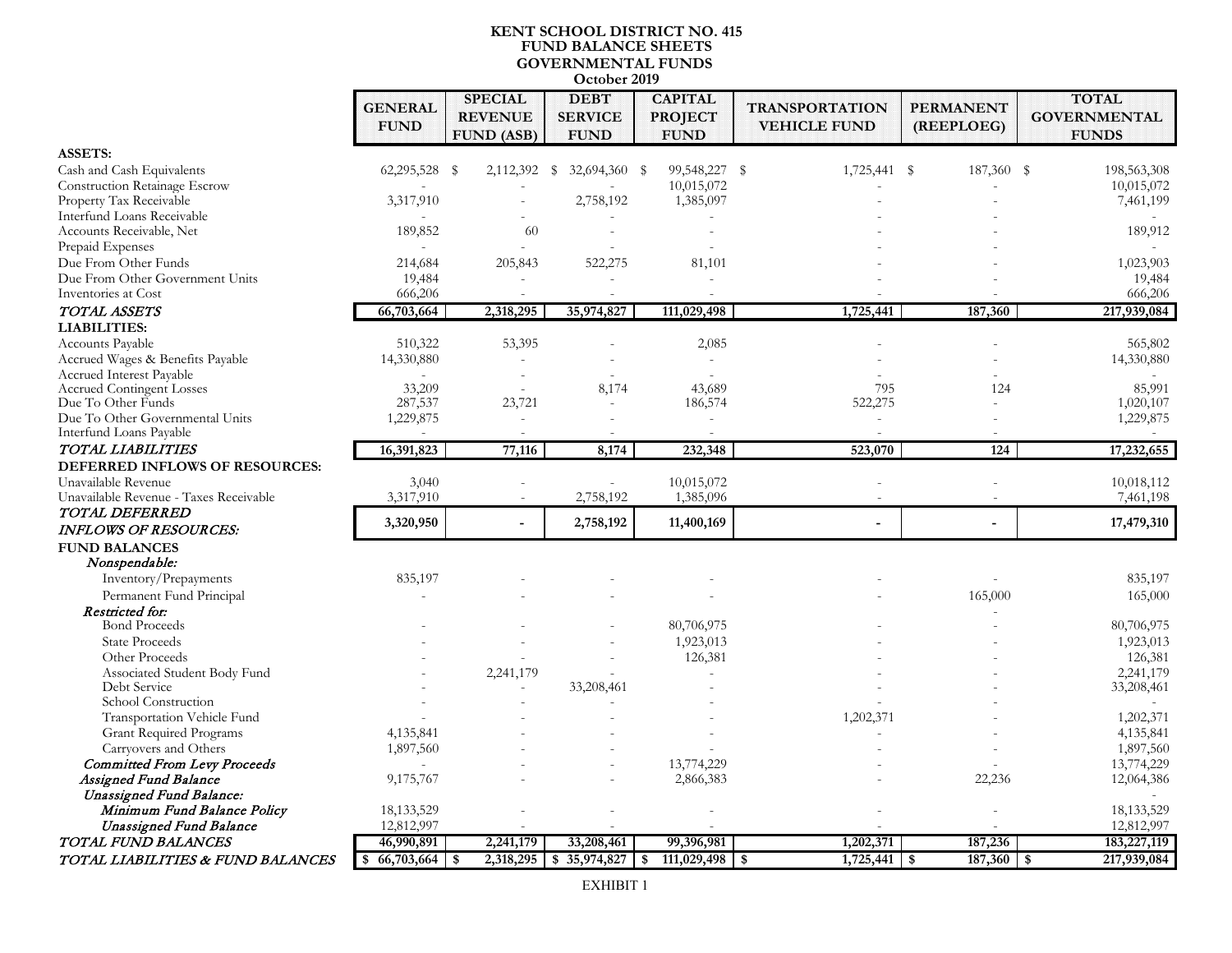#### **KENT SCHOOL DISTRICT NO. 415 STATEMENT OF REVENUES, EXPENDITURES, AND CHANGES IN FUND BALANCES GOVERNMENTAL FUNDS**

|                                                                    | <b>GENERAL FUND</b> | <b>ASSOCIATED</b><br><b>STUDENT BODY</b><br><b>FUND</b> | <b>DEBT SERVICE</b><br><b>FUND</b> | <b>CAPITAL PROJECTS</b><br><b>FUND</b> | <b>TRANSPORTATION</b><br><b>VEHICLE FUND</b> | <b>PERMANENT</b><br>(REEPLOEG) | <b>TOTAL</b><br><b>GOVERNMENTAL</b><br><b>FUNDS</b> |
|--------------------------------------------------------------------|---------------------|---------------------------------------------------------|------------------------------------|----------------------------------------|----------------------------------------------|--------------------------------|-----------------------------------------------------|
| <b>BEGINNING FUND BALANCES:</b>                                    |                     |                                                         |                                    |                                        |                                              |                                |                                                     |
| <b>Total Beginning Fund Balances</b>                               | 36,312,276          | 2,014,761                                               | 17,600,052                         | 93,732,334                             | 1,197,877                                    | 186,547                        | 151,043,847                                         |
| <b>Prior Year Adjustments</b>                                      |                     |                                                         |                                    |                                        |                                              |                                |                                                     |
| <b>REVENUES</b>                                                    |                     |                                                         |                                    |                                        |                                              |                                |                                                     |
| Local                                                              | 18,157,385          |                                                         | 15,612,155                         | 8,614,489                              | 4,563                                        | 700 \$                         | 42,389,292                                          |
| State                                                              | 50,915,127          |                                                         |                                    |                                        |                                              |                                | 50,915,127                                          |
| Federal                                                            | 1,379,957           |                                                         |                                    |                                        |                                              |                                | 1,379,957                                           |
| Miscellaneous                                                      | 48,040              | 587,017                                                 |                                    |                                        |                                              |                                | 635,057                                             |
| <b>TOTAL REVENUES</b>                                              | 70,500,509          | 587,017                                                 | 15,612,155                         | 8,614,489                              | 4,563                                        | 700                            | 95,319,433                                          |
| <b>EXPENDITURES</b>                                                |                     |                                                         |                                    |                                        |                                              |                                |                                                     |
| <b>Current Operating:</b>                                          |                     |                                                         |                                    |                                        |                                              |                                |                                                     |
| Regular Instruction                                                | 34,866,299          |                                                         |                                    |                                        |                                              |                                | 34,866,299                                          |
| Special Instruction                                                | 8,414,193           |                                                         |                                    |                                        |                                              |                                | 8,414,193                                           |
| Vocational Instruction                                             | 1,830,153           |                                                         |                                    |                                        |                                              |                                | 1,830,153                                           |
| Compensatory Instruction                                           | 4,406,539           |                                                         |                                    |                                        |                                              |                                | 4,406,539                                           |
| Other Instructional Programs                                       | 287,012             |                                                         |                                    |                                        |                                              |                                | 287,012                                             |
| Community Services                                                 | 7,434               |                                                         |                                    |                                        |                                              |                                | 7,434                                               |
| <b>Support Services</b>                                            | 6,659,804           |                                                         |                                    |                                        |                                              |                                | 6,659,804                                           |
| Food Services                                                      | 1,622,736           |                                                         |                                    |                                        |                                              |                                | 1,622,736                                           |
| Pupil Transportation                                               | 1,797,547           |                                                         |                                    |                                        |                                              |                                | 1,797,547                                           |
| <b>Student Activities</b>                                          |                     | 360,599                                                 |                                    |                                        |                                              |                                | 360,599                                             |
| Purchase of buses                                                  |                     |                                                         |                                    |                                        | 69                                           |                                | 69                                                  |
| Miscellaneous                                                      |                     |                                                         |                                    |                                        |                                              | 11                             | 11                                                  |
| <b>Bond Sale Fees</b>                                              |                     |                                                         |                                    |                                        |                                              |                                |                                                     |
| Debt Service:                                                      |                     |                                                         |                                    |                                        |                                              |                                |                                                     |
| Principal                                                          |                     |                                                         |                                    |                                        |                                              |                                |                                                     |
| Interest and Other Charges                                         |                     |                                                         | 3,746                              |                                        |                                              |                                | 3,746                                               |
| Capital Outlay:                                                    |                     |                                                         |                                    |                                        |                                              |                                |                                                     |
| To be Distributed                                                  |                     |                                                         | $\overline{\phantom{a}}$           | 110,166                                |                                              |                                | 110,166                                             |
| Other                                                              |                     |                                                         |                                    | 2,787,012                              |                                              |                                | 2,787,012                                           |
| TOTAL EXPENDITURES                                                 | 59,891,717          | 360,599                                                 | 3,746                              | 2,897,178                              | 69                                           | 11                             | 63,153,320                                          |
| <b>Excess (Deficiency) of Revenues</b><br><b>Over Expenditures</b> | 10,608,792          | 226,418                                                 | 15,608,409                         | 5,717,311                              | 4,494                                        | 689                            | 32,166,113                                          |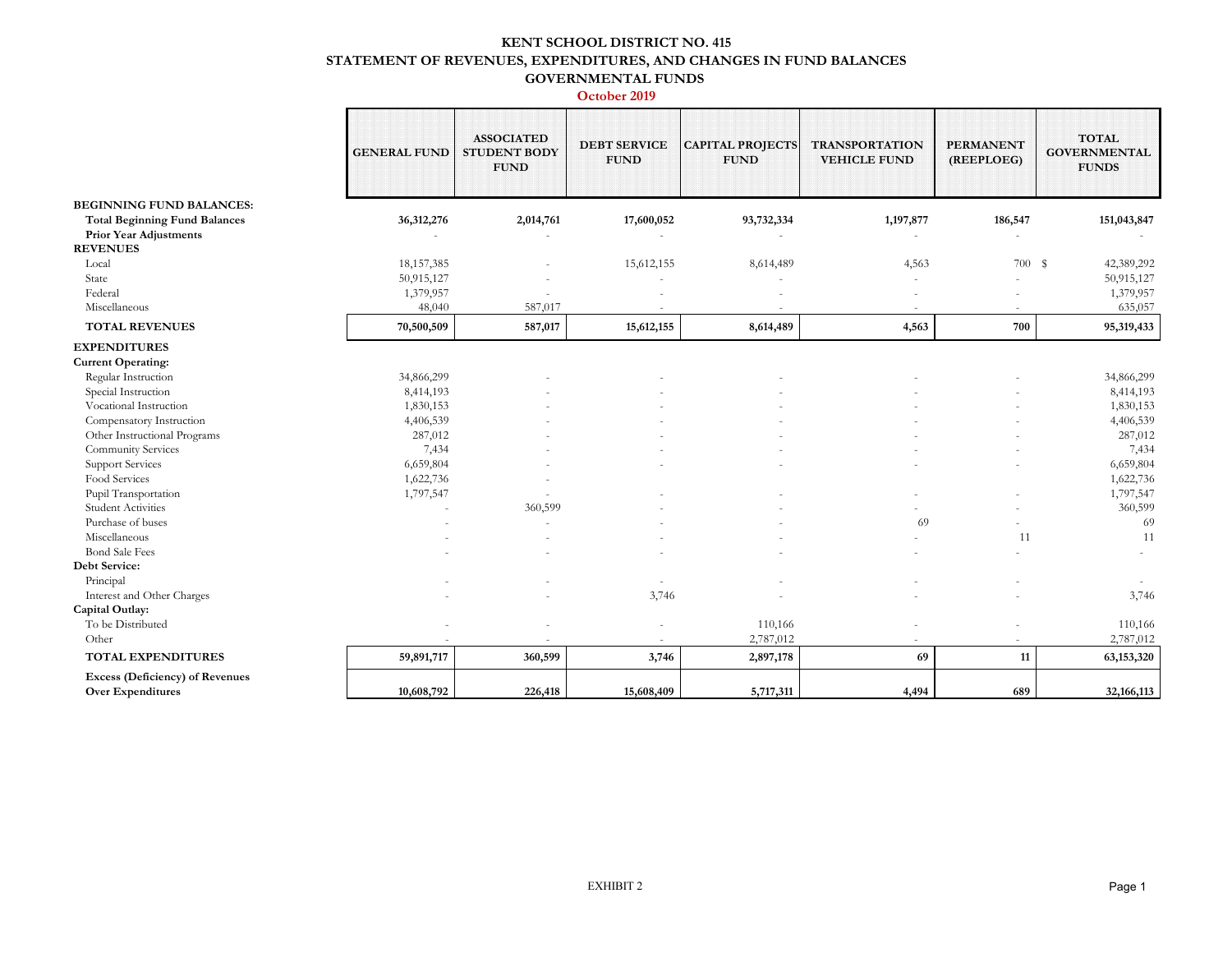#### **KENT SCHOOL DISTRICT NO. 415 STATEMENT OF REVENUES, EXPENDITURES, AND CHANGES IN FUND BALANCES GOVERNMENTAL FUNDS**

|                                                                              | <b>GENERAL FUND</b>            | <b>ASSOCIATED</b><br><b>STUDENT BODY</b><br><b>FUND</b> | <b>DEBT SERVICE</b><br><b>FUND</b> | <b>CAPITAL PROJECTS</b><br><b>FUND</b>        | <b>TRANSPORTATION</b><br><b>VEHICLE FUND</b>    | <b>PERMANENT</b><br>(REEPLOEG) | <b>TOTAL</b><br><b>GOVERNMENTAL</b><br><b>FUNDS</b>      |
|------------------------------------------------------------------------------|--------------------------------|---------------------------------------------------------|------------------------------------|-----------------------------------------------|-------------------------------------------------|--------------------------------|----------------------------------------------------------|
| OTHER FINANCING SOURCES (USES)                                               |                                |                                                         |                                    |                                               |                                                 |                                |                                                          |
| Sale of Bond                                                                 |                                |                                                         |                                    |                                               |                                                 |                                |                                                          |
| Sale of RefundingBonds                                                       |                                |                                                         |                                    |                                               |                                                 |                                |                                                          |
| <b>Bond Premium</b>                                                          |                                |                                                         |                                    |                                               |                                                 |                                |                                                          |
| <b>Bond Discount</b>                                                         |                                |                                                         |                                    |                                               |                                                 |                                |                                                          |
| Sale of Surplus Equipment                                                    | 17,161                         |                                                         |                                    |                                               |                                                 |                                | 17,161                                                   |
| Transfers                                                                    | 52,662                         |                                                         |                                    | (52,662)                                      |                                                 |                                |                                                          |
| <b>Transfer to Escrow</b>                                                    |                                |                                                         |                                    |                                               |                                                 |                                |                                                          |
| Others                                                                       |                                |                                                         |                                    |                                               |                                                 |                                |                                                          |
| Long-Term Financing                                                          |                                |                                                         |                                    |                                               |                                                 |                                |                                                          |
| TOTAL OTHER FINANCING<br><b>SOURCES AND USES</b>                             | 69,823                         | ÷                                                       | $\overline{a}$                     | (52, 662)                                     |                                                 |                                | 17,161                                                   |
|                                                                              |                                |                                                         |                                    |                                               |                                                 |                                |                                                          |
| NET CHANGE IN FUND BALANCE                                                   | 10,678,615                     | 226,418                                                 | 15,608,409                         | 5,664,649                                     | 4,494                                           | 689                            | 32, 183, 274                                             |
| <b>ENDING FUND BALANCES:</b>                                                 | 46,990,891                     | 2,241,179                                               | 33,208,461                         | 99,396,981                                    | 1,202,371                                       | 187,236                        | 183,227,119                                              |
|                                                                              |                                |                                                         |                                    |                                               |                                                 |                                |                                                          |
|                                                                              |                                |                                                         |                                    |                                               |                                                 |                                |                                                          |
| Nonspendable:                                                                |                                |                                                         |                                    |                                               |                                                 |                                |                                                          |
| Inventory/Prepayments                                                        | 835,197                        |                                                         |                                    |                                               |                                                 |                                | 835,197                                                  |
| Permanent Fund Principal<br><b>Restricted for:</b> Assigned to Fund Purposes |                                |                                                         |                                    |                                               |                                                 | 165,000                        | 165,000                                                  |
| <b>Bond Proceeds</b>                                                         |                                |                                                         |                                    | 80,706,975                                    |                                                 |                                | 80,706,975                                               |
| <b>State Proceeds</b>                                                        |                                |                                                         |                                    | 1,923,013                                     |                                                 |                                | 1,923,013                                                |
| Other Purposes                                                               |                                |                                                         |                                    | 126,381                                       |                                                 |                                | 126,381                                                  |
| <b>Federal Proceeds</b>                                                      |                                |                                                         |                                    |                                               |                                                 |                                |                                                          |
| Associated Student Body Fund                                                 |                                | 2,241,179                                               |                                    |                                               |                                                 |                                | 2,241,179                                                |
| <b>Debt Service</b>                                                          |                                |                                                         | 33,208,461                         |                                               |                                                 |                                | 33,208,461                                               |
| <b>Transportation Vehicle Fund</b>                                           |                                |                                                         |                                    |                                               | 1,202,371                                       |                                | 1,202,371                                                |
| Uninsured Risks & Self-Insurance                                             | 4,135,841                      |                                                         |                                    |                                               |                                                 |                                | 4,135,841                                                |
| Carryovers and Others                                                        | 1,897,560                      |                                                         |                                    |                                               |                                                 |                                | 1,897,560                                                |
| <b>Committed From Levy Proceeds</b>                                          |                                |                                                         |                                    | 13,774,229                                    |                                                 |                                | 13,774,229                                               |
| <b>Assigned Fund Balance</b>                                                 | 9,175,767                      |                                                         | $\mathbf{\hat{s}}$                 | $\mathbb{S}$<br>2,866,383 \$                  |                                                 | 22,236 \$<br>s                 | 12,064,386.00                                            |
| <b>Unassigned Fund Balance:</b>                                              |                                |                                                         |                                    |                                               |                                                 |                                |                                                          |
| Minimum Fund Balance Policy                                                  | 18,133,529                     |                                                         |                                    |                                               |                                                 |                                | 18,133,529                                               |
| <b>Unassigned Fund Balance</b><br>TOTAL ENDING FUND BALANCES                 | 12,812,997<br>46,990,891<br>\$ | 2,241,179<br>\$                                         | £.<br>33,208,461<br>$\mathbf{s}$   | -S<br>$\boldsymbol{\mathsf{s}}$<br>99,396,981 | $\mathbf{\hat{s}}$<br>$\mathsf{I}$<br>1,202,371 | s<br>187,236<br>\$             | 12,812,997<br><sup>\$</sup><br>$\sqrt{3}$<br>183,227,119 |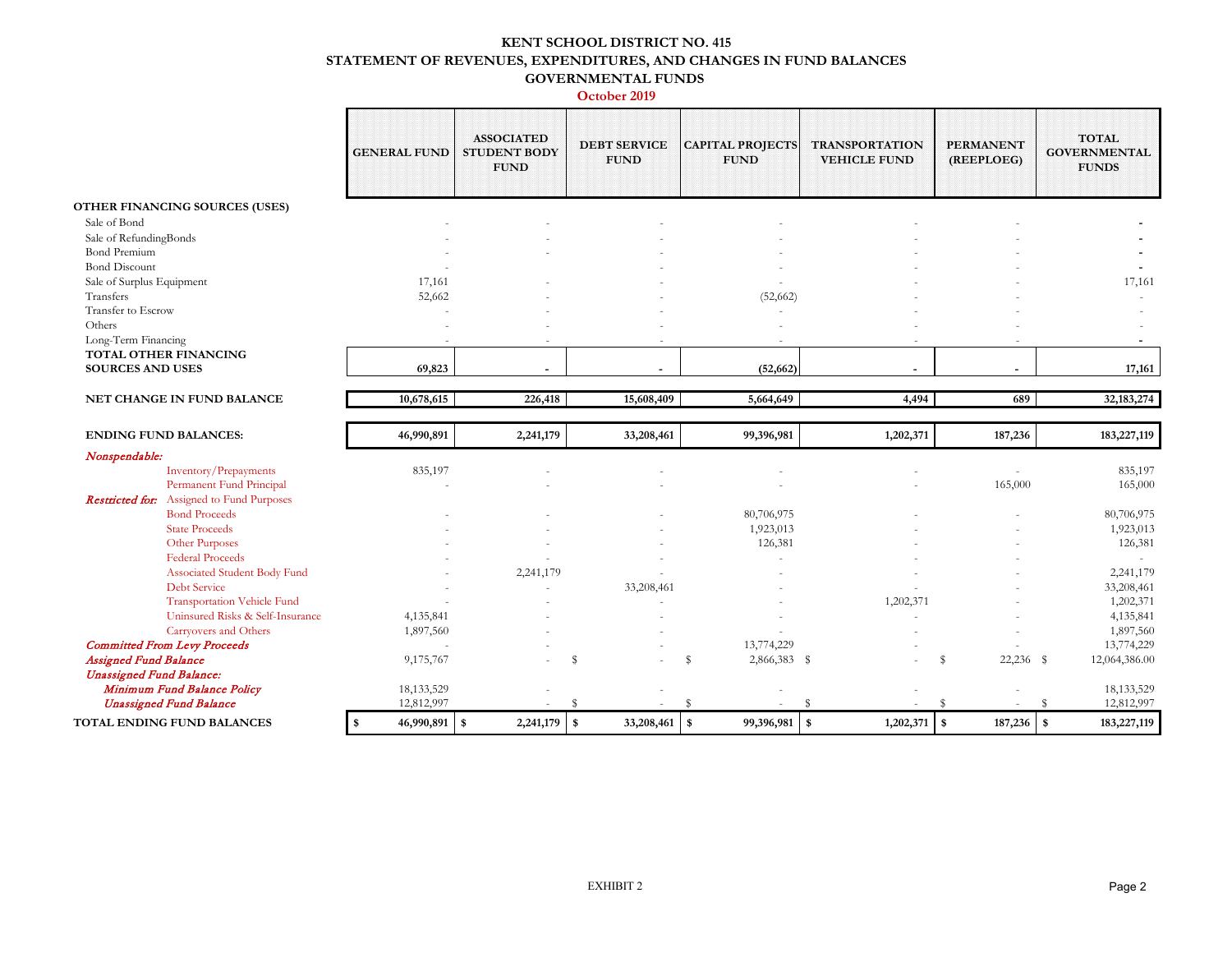#### **KENT SCHOOL DISTRICT NO. 415 STATEMENT OF REVENUES, EXPENDITURES AND CHANGES IN FUND BALANCES BUDGET AND ACTUAL GENERAL FUND**

|                                      |                          | October 2019         |                  |               |                          |           |
|--------------------------------------|--------------------------|----------------------|------------------|---------------|--------------------------|-----------|
|                                      | Revised<br><b>Budget</b> | <b>Current Month</b> | Year-To-Date     | Encumbrances* | <b>Balance</b>           | Percent   |
| <b>BEGINNING FUND BALANCES:</b>      |                          |                      |                  |               |                          |           |
| <b>Total Beginning Fund Balances</b> | 19,973,508               | 38,461,483           | 36,312,276       |               | 16,338,768               | 181.80%   |
| Prior Year Adjustments               |                          |                      |                  |               |                          |           |
| <b>REVENUE</b>                       |                          |                      |                  |               |                          |           |
| <b>Local Taxes</b>                   | 45,583,752               | 15,574,922           | 16,682,957       |               | 28,900,795               | 36.60%    |
| Local Non-Taxes                      | 6,591,200                | 685,118              | 1,474,428        |               | 5,116,772                | 22.37%    |
| State, General Purpose               | 256,008,749              | 20,389,125           | 43,331,944       |               | 212,676,805              | 16.93%    |
| State, Special Purpose               | 77,811,310               | 3,529,889            | 7,583,183        |               | 70,228,127               | 9.75%     |
| Federal, General Purpose             |                          |                      |                  |               |                          | N/A       |
| Federal, Special Purpose             | 28,703,709               | 727,705              | 1,379,957        |               | 27,323,752               | 4.81%     |
| Revenue from Other School Districts  | 30,000                   |                      |                  |               | 30,000                   | $0.00\%$  |
| Revenue from Other agencies/Assn.    | 550,000                  | 6,257                | 48,040           |               | 501,960                  | 8.73%     |
| <b>Total Revenues</b>                | 415,278,720              | 40,913,016           | 70,500,509       |               | 344,778,211              | 16.98%    |
| <b>EXPENDITURES</b>                  |                          |                      |                  |               |                          |           |
| Regular Instruction                  | 227,801,923              | 18,336,330           | 34,866,299       | 937,943       | 191,997,681              | 15.72%    |
| Special Instruction                  | 60,130,018               | 4,348,091            | 8,414,193        | 8,017,602     | 43,698,223               | 27.33%    |
| Vocational Instruction               | 14,362,850               | 864,640              | 1,830,153        | 95,296        | 12,437,401               | 13.41%    |
| Compensatory Education               | 38,969,004               | 2,317,393            | 4,406,539        | 860,686       | 33,701,779               | 13.52%    |
| Other Instructional Programs         | 5,074,251                | 195,323              | 287,012          | 418,631       | 4,368,608                | 13.91%    |
| Community Services                   | 552,817                  | 7,394                | 7,434            |               | 545,383                  | 1.34%     |
| <b>Support Services</b>              | 47,453,025               | 4,007,469            | 6,659,804        | 9,201,697     | 31,591,524               | 33.43%    |
| Food Services                        | 11,323,226               | 1,102,073            | 1,622,736        | 3,874,797     | 5,825,693                | 48.55%    |
| Pupil Transportation                 | 14,311,783               | 1,248,332            | 1,797,547        | 2,570,128     | 9,944,108                | $30.52\%$ |
| <b>Total Expenditures</b>            | 419,978,897              | 32,427,045           | 59,891,717       | 25,976,781    | 334,110,399              | 20.45%    |
| <b>Revenues less Expenditures</b>    | (4,700,177)              | 8,485,971            | 10,608,792       |               |                          |           |
| OTHER FINANCING SOURCES (USES)       |                          |                      |                  |               |                          |           |
| Sales of Surplus Equipment           | 35,000                   | 16,379               | 17,161           |               | 17,839                   | 49.03%    |
| Transfers In                         | 3,500,000                | 27,058               | 52,662           |               | 3,447,338                | 1.50%     |
| Transfers Out                        |                          |                      |                  |               | $\overline{\phantom{0}}$ | N/A       |
| TOTAL OTHER FIN.SOURCES (USES)       | 3,535,000                | 43,437               | 69,823           |               | 3,465,177                | 1.98%     |
| <b>ENDING FUND BALANCES:</b>         | 18,808,330               | 46,990,891           | 46,990,891       |               |                          |           |
| Nonspendable:                        |                          |                      |                  |               |                          |           |
| Inventory                            | 650,000                  | 835,197              | 835,197          |               |                          |           |
| Restricted:                          |                          |                      |                  |               |                          |           |
| Grants and Other Required Uses       | 1,350,000                | 4,135,841            | 4,135,841        |               |                          |           |
| Carryovers & Others                  | 4,160,000                | 1,897,560            | 1,897,560        |               |                          |           |
| Assigned                             | 2,000,000                | 9,175,767            | 9,175,767        |               |                          |           |
| <b>Unassigned Fund Balance:</b>      |                          |                      |                  |               |                          |           |
| <b>Unassigned Fund Balance</b>       |                          | 12,812,997           | 12,812,997       |               |                          |           |
| Unassigned Minimum Fund Bal Policy   | 10,648,331               | 18, 133, 529         | 18, 133, 529     |               |                          |           |
| <b>Total Ending Fund Balances</b>    | \$18,808,331             | \$<br>46,990,891     | \$<br>46,990,891 |               |                          |           |

\*Encumbrances for expenditures only include goods and services and not salaries or benefits.

The balance of the budget remaining for expenditures does not factor in obligated salaries and benefits for that reason.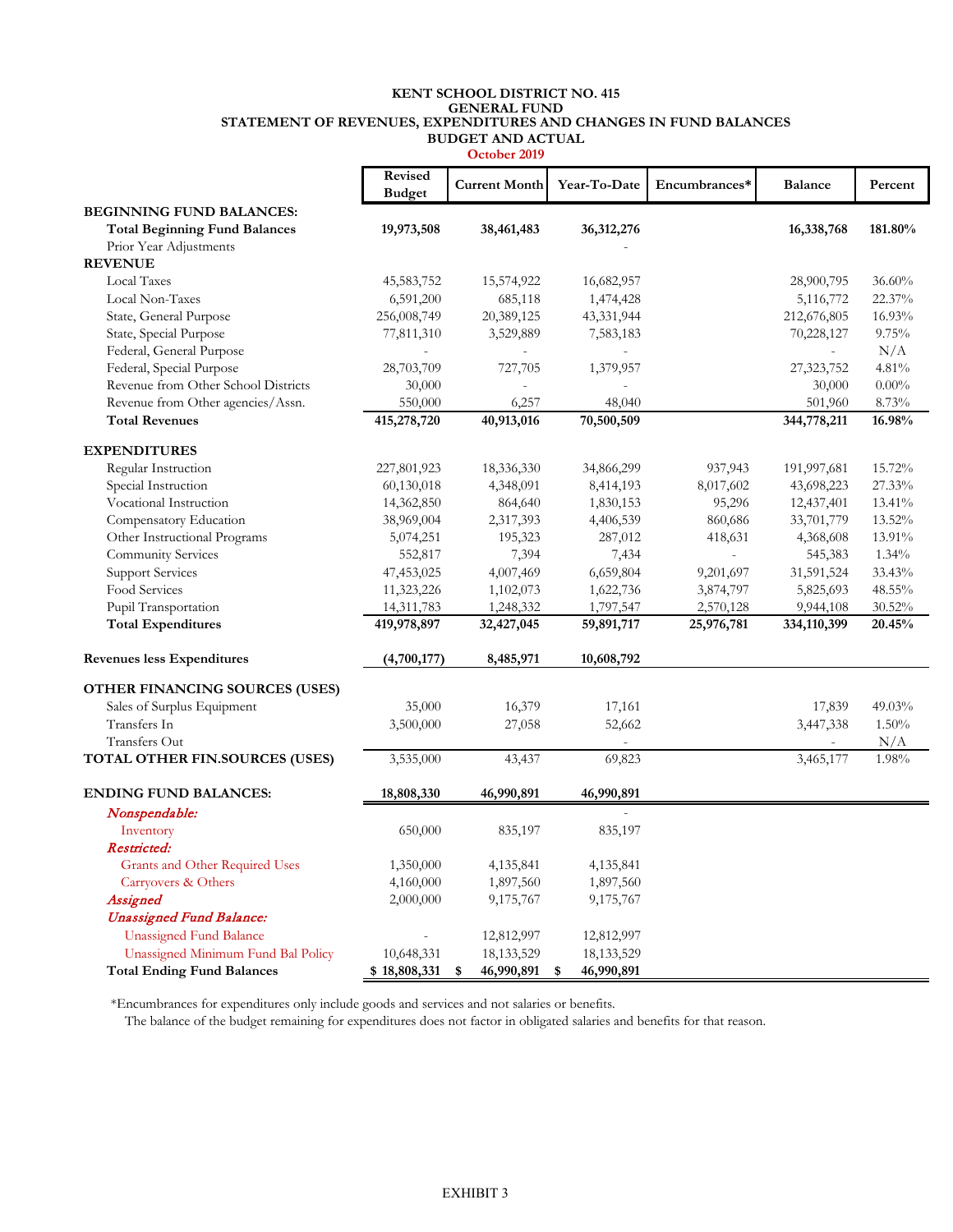## **KENT SCHOOL DISTRICT NO. 415 ASSOCIATED STUDENT BODY FUND**

**STATEMENT OF REVENUES, EXPENDITURES AND CHANGES IN FUND BALANCES**

**BUDGET AND ACTUAL**

|                                                | Revised<br><b>Budget</b> | <b>Current Month</b> | Year-To-Date | Encumbrances | <b>Balance</b> | Percent |
|------------------------------------------------|--------------------------|----------------------|--------------|--------------|----------------|---------|
| BEGINNING RESTRICTED FUND BALANCE              |                          |                      |              |              |                |         |
| <b>Restricted Fund Balance</b>                 | 1,709,668                | 2,213,832            | 2,014,761    |              | (305,093)      | 117.85% |
| <b>Total Beginning Restricted Fund Balance</b> | 1,709,668                | 2,213,832            | 2,014,761    |              | (305, 093)     | 117.85% |
| <b>REVENUE</b>                                 |                          |                      |              |              |                |         |
| General Student Body                           | 1,130,967                | 125,317              | 265,434      |              | 865,533        | 23.47%  |
| Athletics                                      | 644,268                  | 61,544               | 153,613      |              | 490,655        | 23.84%  |
| Classes                                        | 207,425                  | 2,550                | 2,730        |              | 204,695        | 1.32%   |
| Clubs                                          | 1,103,925                | 68,325               | 158,760      |              | 945,165        | 14.38%  |
| Private Monies                                 | 100,450                  | 1,360                | 6,480        |              | 93,970         | 6.45%   |
| <b>Total Revenues</b>                          | 3,187,035                | 259,096              | 587,017      |              | 2,600,018      | 18.42%  |
| <b>EXPENDITURES</b>                            |                          |                      |              |              |                |         |
| General Student Body                           | 1,057,801                | 70,671               | 122,944      | 61,221       | 873,636        | 17.41%  |
| Athletics                                      | 1,030,030                | 77,141               | 108,020      | 41,032       | 880,978        | 14.47%  |
| Classes                                        | 177,013                  | 1,961                | 14,482       | 23,751       | 138,780        | 21.60%  |
| Clubs                                          | 1,152,371                | 81,976               | 110,794      | 23,617       | 1,017,960      | 11.66%  |
| Private Monies                                 | 114,450                  |                      | 4,359        |              | 110,091        | 3.81%   |
| <b>Total Expenditures</b>                      | 3,531,665                | 231,749              | 360,599      | 149,621      | 3,021,445      | 14.45%  |
| <b>Revenues less Expenditures</b>              | (344, 630)               | 27,347               | 226,418      |              |                |         |
| Nonspendable:                                  |                          |                      |              |              |                |         |
| Prepaid Items                                  |                          |                      |              |              |                |         |
| <b>Restricted for Fund Purposes</b>            | 1,533,757                | 2,241,179            | 2,241,179    |              |                |         |
| <b>TOTAL ENDING FUND BALANCE</b>               | 1,365,038                | 2,241,179            | 2,241,179    |              |                |         |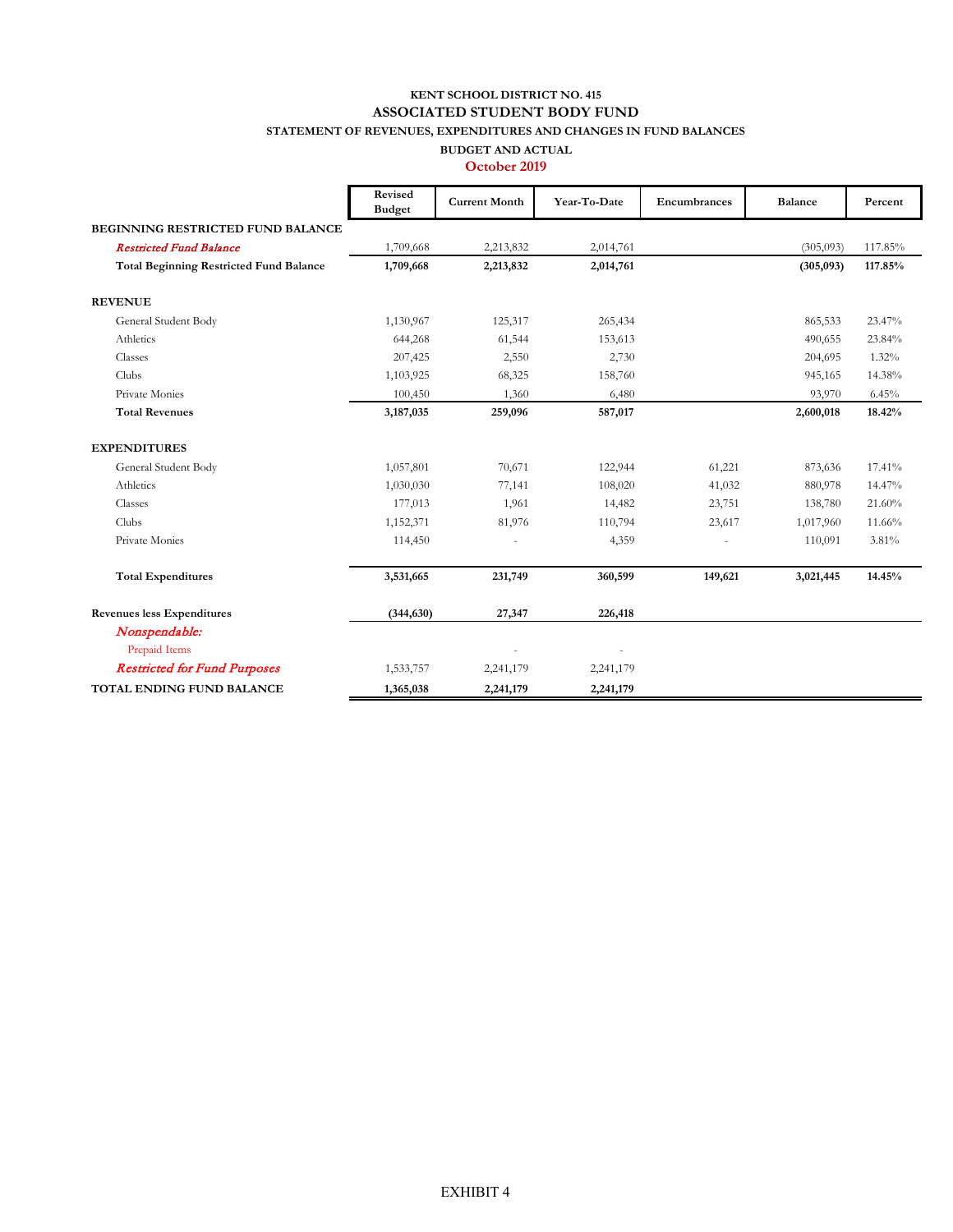## **KENT SCHOOL DISTRICT NO. 415 DEBT SERVICE FUND**

**STATEMENT OF REVENUES, EXPENDITURES AND CHANGES IN FUND BALANCES**

#### **BUDGET AND ACTUAL October 2019**

|                                                | <b>Revised Budget</b> | <b>Current Month</b>     | Year-To-Date             | Encumbrances   | <b>Balance</b> | Percent  |
|------------------------------------------------|-----------------------|--------------------------|--------------------------|----------------|----------------|----------|
| <b>BEGINNING RESTRICTED FUND BALANCE:</b>      |                       |                          |                          |                |                |          |
| <b>Restricted Fund Balance</b>                 | 13,536,870            | 18,635,451               | 17,600,052               |                | (4,063,182)    | 130.02%  |
| <b>Total Beginning Restricted Fund Balance</b> | 13,536,870            | 18,635,451               | 17,600,052               |                | (4,063,182)    | 130.02%  |
| <b>REVENUE</b>                                 |                       |                          |                          |                |                |          |
| <b>Local Taxes</b>                             | 37,199,560            | 14,543,952               | 15,547,527               |                | 21,652,033     | 41.79%   |
| Local Non-Taxes                                | 190,000               | 32,316                   | 64,628                   |                | 125,372        | 34.01%   |
| General Purpose Federal                        | 769,050               |                          |                          |                | 769,050        | $0.00\%$ |
| <b>Total Revenues</b>                          | 38,158,610            | 14,576,268               | 15,612,155               |                | 22,546,455     | 40.91%   |
| <b>EXPENDITURES</b>                            |                       |                          |                          |                |                |          |
| Matured Bond Expenditures                      | 26,905,000            |                          |                          |                | 26,905,000     | $0.00\%$ |
| Interest (bond + Interfund)                    | 10,044,197            |                          |                          |                | 10,044,197     | $0.00\%$ |
| <b>Investment Fees</b>                         |                       | 487                      | 975                      |                | (975)          | N/A      |
| <b>Underwriter Fees</b>                        | 350,000               | 2,771                    | 2,771                    |                | 347,229        | 0.79%    |
| <b>Bond Transfer Fees</b>                      | 25,000                |                          | $\sim$                   |                | 25,000         | $0.00\%$ |
| <b>Total Expenditures</b>                      | 37,324,197            | 3,258                    | 3,746                    | $\overline{a}$ | 37,320,451     | 0.01%    |
| <b>Revenues less Expenditures</b>              | 834,413               | 14,573,010               | 15,608,409               |                |                | 1870.59% |
| OTHER FINANCING SOURCES/(USES)                 |                       |                          |                          |                |                |          |
| <b>Bond Premium</b>                            |                       |                          |                          |                |                | N/A      |
| Sales of Refunding bonds                       |                       |                          |                          |                |                | N/A      |
| Transfers                                      | 566,446               |                          |                          |                |                | $0.00\%$ |
| <b>Bond Issuance Costs</b>                     |                       |                          |                          |                |                | N/A      |
| <b>Escrow Payment</b>                          |                       | $\overline{\phantom{a}}$ | $\sim$                   |                |                | N/A      |
| TOTAL OTHER FIN. SOURCES/(USES)                | 566,446               |                          | $\overline{\phantom{a}}$ | $\overline{a}$ | $\blacksquare$ | $0.00\%$ |
| ENDING RESTRICTED FUND BALANCE                 | 14,937,729            | 33,208,461               | 33,208,461               |                |                |          |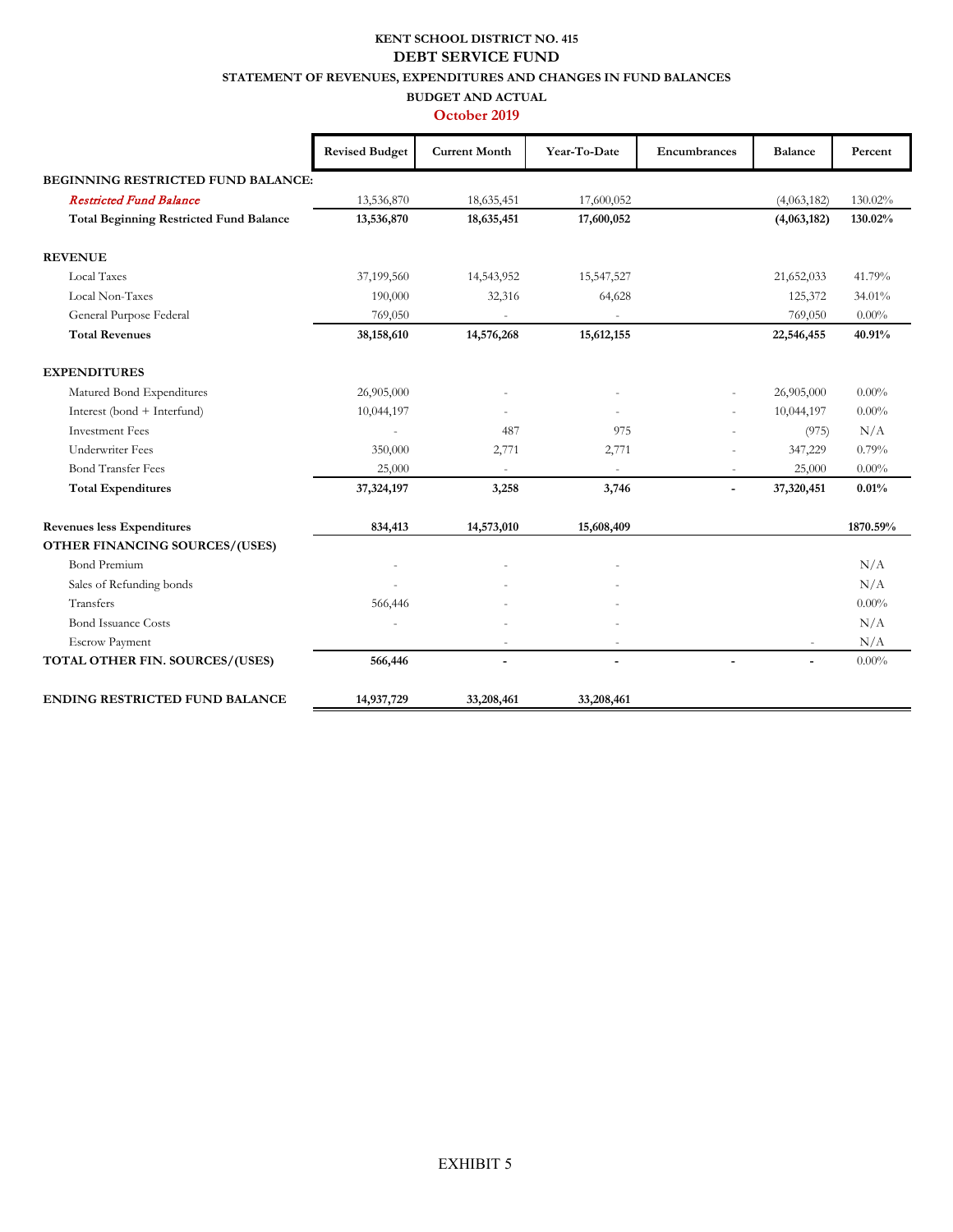#### **KENT SCHOOL DISTRICT NO. 415 STATEMENT OF REVENUES, EXPENDITURES AND CHANGES IN FUND BALANCES BUDGET AND ACTUAL CAPITAL PROJECTS FUND**

|                                                 | <b>Adopted Budget</b> | <b>Current Month</b>     | Year-To-Date | Encumbrances   | <b>Balance</b>           | Percent |
|-------------------------------------------------|-----------------------|--------------------------|--------------|----------------|--------------------------|---------|
| <b>BEGINNING RESTRICTED FUND BALANCES:</b>      |                       |                          |              |                |                          |         |
| <b>Total Beginning Restricted Fund Balances</b> | 89,426,537            | 95,120,827               | 93,732,334   |                | 4,305,797                | 104.81% |
| <b>REVENUE</b>                                  |                       |                          |              |                |                          |         |
| Local Taxes                                     | 20,789,300            | 7,647,646                | 8,170,462    |                | 12,618,838               | 39.30%  |
| Local Non-Taxes                                 | 2,755,000             | 243,895                  | 444,027      |                | 2,310,973                | 16.12%  |
| State, General Purpose                          |                       |                          |              |                | $\overline{a}$           | N/A     |
| State, Special Purpose                          |                       |                          |              |                |                          | N/A     |
| <b>Total Revenues</b>                           | 23,544,300            | 7,891,541                | 8,614,489    | $\blacksquare$ | 14,929,811               | 36.59%  |
| <b>EXPENDITURES</b>                             |                       |                          |              |                |                          |         |
| Undistributed                                   |                       | 54,780                   | 110,166      | 580            | (110,746)                | N/A     |
| <b>Sites</b>                                    | 18,657,845            | 1,051,373                | 1,032,788    | 2,860,580      | 14,764,477               | 20.87%  |
| <b>Buildings</b>                                | 98,605,696            | 2,289,817                | 1,482,800    | 13,634,984     | 83,487,912               | 15.33%  |
| Equipment                                       | 13,872,000            | 191,659                  | 270,726      | 970,369        | 12,630,905               | 8.95%   |
| Energy                                          |                       | $\overline{\phantom{a}}$ | ٠            | $\sim$         | $\overline{\phantom{a}}$ | N/A     |
| Sales & Leases Expenditures                     | 4,000                 | 598                      | 598          |                | 3,402                    | 14.95%  |
| Bond Issuance Expenditures                      | 650,000               | 100                      | 100          |                | 649,900                  | 0.02%   |
| Arbitrage Rebate                                |                       | ٠                        | ٠            |                | ٠                        | N/A     |
| Capital Outlay                                  |                       |                          |              |                |                          | N/A     |
| <b>Total Expenditures</b>                       | 131,789,541           | 3,588,327                | 2,897,178    | 17,466,513     | 111,425,850              | 15.45%  |

| Revenues less Expenditures                   | (108, 245, 241)              | 4,303,214         | 5,717,311  | $-5.28%$ |
|----------------------------------------------|------------------------------|-------------------|------------|----------|
| OTHER FINANCING SOURCES/(USES)               |                              |                   |            |          |
| Sales of Bonds                               | 45,000,000                   |                   |            | $0.00\%$ |
| <b>Bond Premium</b>                          |                              |                   |            | N/A      |
| <b>Bond Discount</b>                         |                              |                   | ٠          | N/A      |
| Transfers                                    | (3,500,000)                  | (27,058)          | (52, 662)  | 1.50%    |
| Sales of Property                            |                              | $\sim$            | ٠          | N/A      |
| TOTAL OTHER FIN. SOURCES/(USES)              | 41,500,000                   | (27,058)          | (52, 662)  |          |
| <b>ENDING RESTRICTED FUND BALANCES:</b>      | 22,681,296                   | 99,396,981        | 99,396,981 |          |
| <b>Restricted For:</b>                       |                              |                   |            |          |
| Arbitrage                                    |                              |                   |            |          |
| <b>Bond Proceeds</b>                         | 12,842,363                   | 80,706,975        | 80,706,975 |          |
| <b>State Proceeds</b>                        |                              | 1,923,013         | 1,923,013  |          |
| Other Proceeds                               | 1,886,919                    | 126,381           | 126,381    |          |
| <b>School Construction</b>                   | ٠                            | $\blacksquare$    | ٠          |          |
| Committed from Levy Proceeds                 | 7,952,014                    | 13,774,229        | 13,774,229 |          |
| <b>Assigned to Fund Purposes</b>             |                              | 2,866,383         | 2,866,383  |          |
| <b>Unassigned Fund Balance</b>               |                              |                   |            |          |
| <b>Total Ending Restricted Fund Balances</b> | $\overline{22,}681,296$<br>S | 99,396,981<br>-\$ | 99,396,981 |          |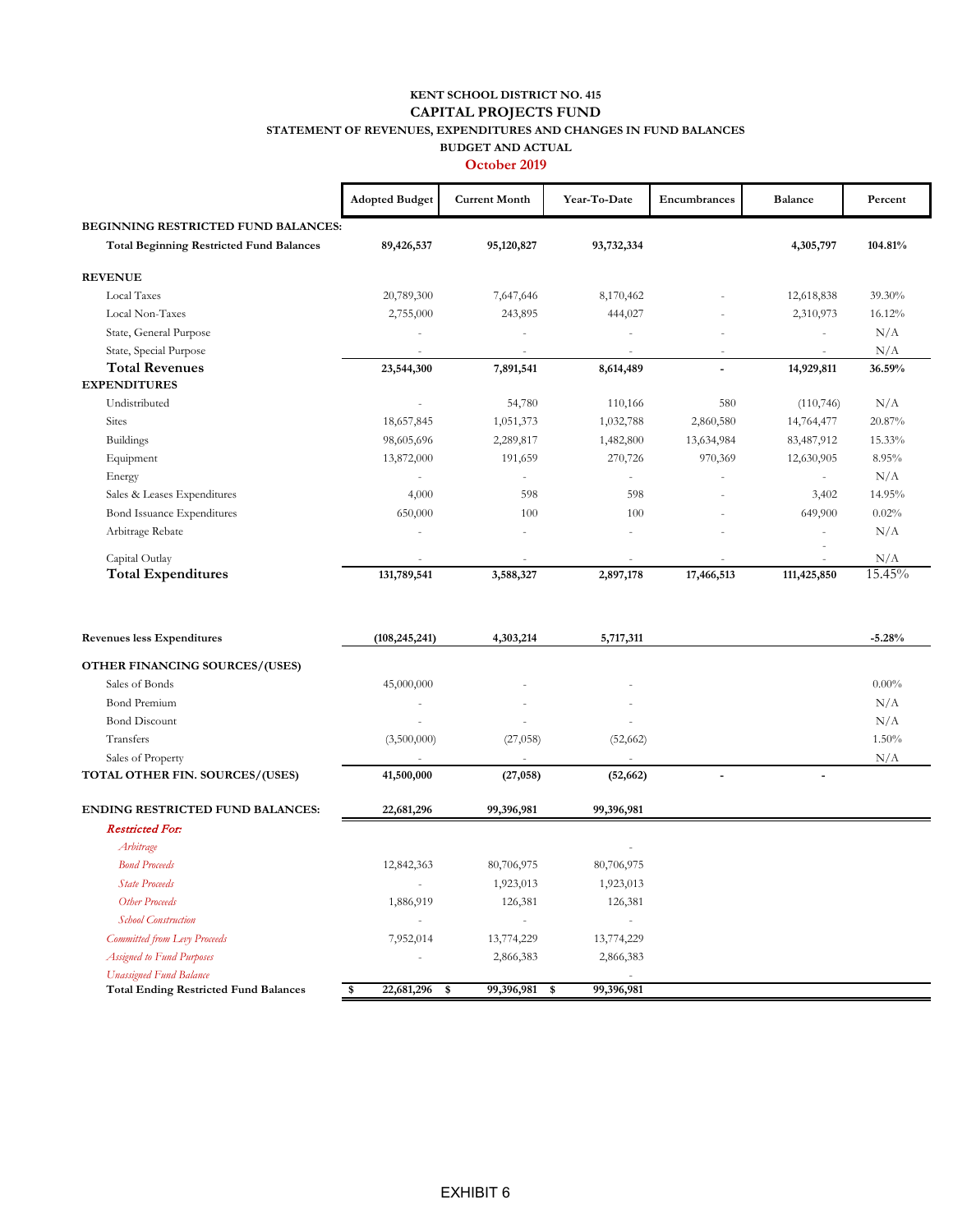#### **KENT SCHOOL DISTRICT NO. 415 STATEMENT OF REVENUES, EXPENDITURES AND CHANGES IN FUND BALANCES TRANSPORTATION VEHICLE FUND**

## **BUDGET AND ACTUAL**

|                                                | <b>Revised Budget</b> | <b>Current Month</b> | Year-To-Date | Encumbrances   | <b>Balance</b> | Percent  |
|------------------------------------------------|-----------------------|----------------------|--------------|----------------|----------------|----------|
| BEGINNING RESTRICTED FUND BALANCE:             |                       |                      |              |                |                |          |
| <b>Restricted Fund Balance</b>                 | 1,209,586             | 1,199,252            | 1,197,877    |                | 11,709         | 99.03%   |
| <b>Total Beginning Restricted Fund Balance</b> | 1,209,586             | 1,199,252            | 1,197,877    |                | 11,709         | 99.03%   |
| Prior Year Adjustments                         |                       |                      |              |                |                |          |
| <b>REVENUE</b>                                 |                       |                      |              |                |                |          |
| <b>Investment Earnings</b>                     | 22,000                | 3,167                | 4,563        |                | 17,437         | 20.74%   |
| Special Purpose-Unassigned                     | 175,000               |                      |              |                | 175,000        | $0.00\%$ |
| Transportation Reimbursement-Deprec.           | 1,068,000             |                      |              |                | 1,068,000      | $0.00\%$ |
| Long-Term Financing                            |                       |                      |              |                |                | N/A      |
| <b>Total Revenues</b>                          | 1,265,000             | 3,167                | 4,563        | $\overline{a}$ | 1,260,437      | 0.36%    |
| <b>EXPENDITURES</b>                            |                       |                      |              |                |                |          |
| Equipment Purchases/Bus Rebuild                | 789,000               | 48                   | 69           |                | 788,931        | 0.01%    |
| Other                                          |                       |                      |              |                |                | N/A      |
| <b>Bond Sale Fees</b>                          |                       |                      |              |                |                |          |
| Transfers                                      | 566,446               |                      |              |                | 566,446        | $0.00\%$ |
| <b>Total Expenditures</b>                      | 1,355,446             | 48                   | 69           |                | 1,355,377      | 0.01%    |
| <b>Revenues less Expenditures</b>              | (90, 446)             | 3,119                | 4,494        |                | (94, 940)      | $-4.97%$ |
| OTHER FINANCING SOURCES/(USES)                 |                       |                      |              |                |                |          |
| Sales of Buses                                 | 30,000                |                      |              |                |                |          |
| Sale of Bonds                                  |                       |                      |              |                |                |          |
| TOTAL OTHER FIN. SOURCES/(USES)                | 30,000                |                      |              |                |                |          |
| <b>ENDING RESTRICTED FUND BALANCE</b>          | 1,149,140             | 1,202,371            | 1,202,371    |                |                |          |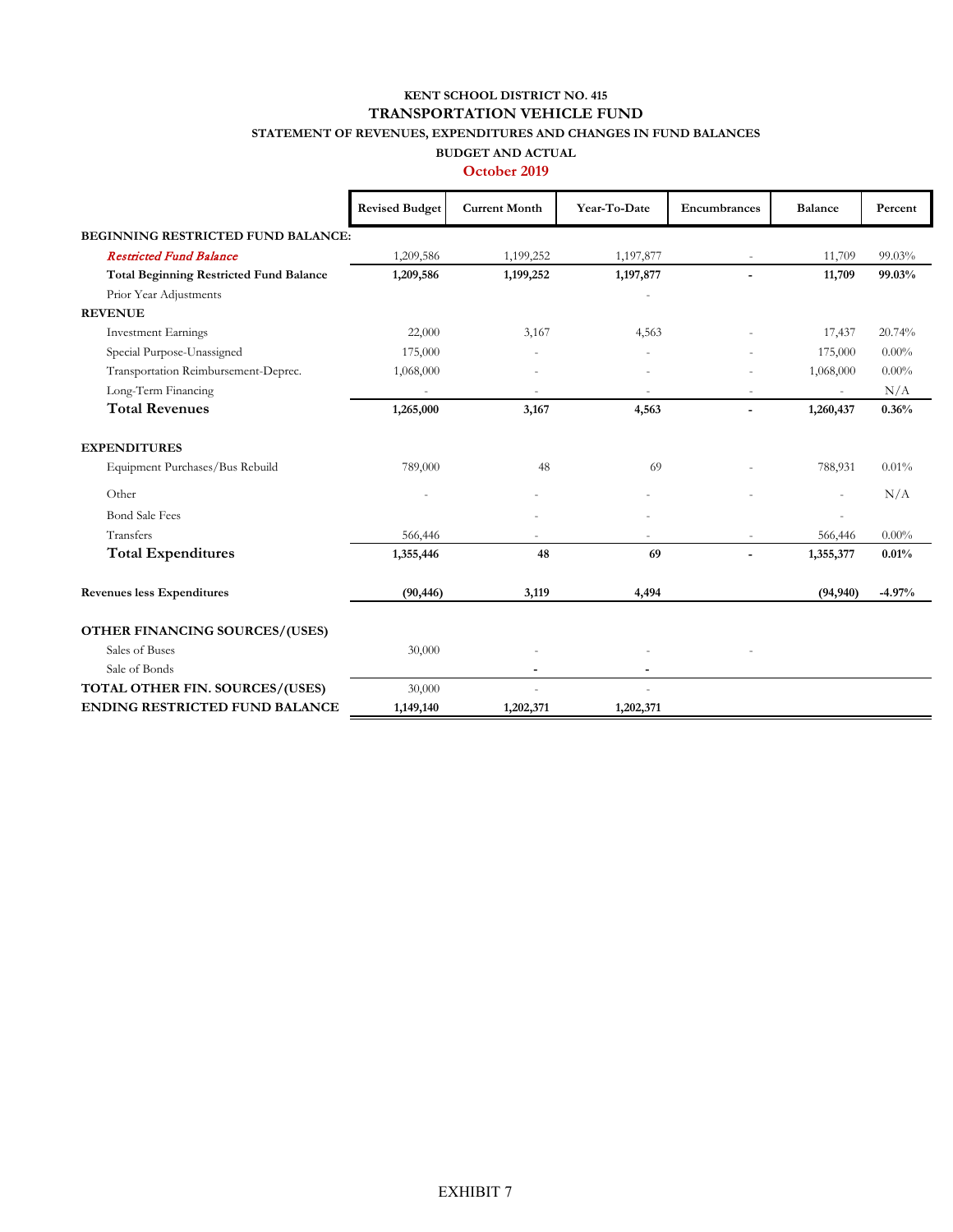#### **KENT SCHOOL DISTRICT NO. 415 STATEMENT OF REVENUES, EXPENDITURES AND CHANGES IN FUND BALANCES PERMANENT FUND (REEPLOEG)**

#### **BUDGET AND ACTUAL October 2019**

|                                     | Adopted                  |                      |              |                          |                          |         |
|-------------------------------------|--------------------------|----------------------|--------------|--------------------------|--------------------------|---------|
|                                     | <b>Budget</b>            | <b>Current Month</b> | Year-To-Date | Encumbrances             | Balance                  | Percent |
| <b>BEGINNING FUND BALANCE:</b>      |                          |                      |              |                          |                          |         |
| <b>Total Beginning Fund Balance</b> |                          | 186,897              | 186,547      |                          | 186,547                  | N/A     |
| <b>REVENUE</b>                      |                          |                      |              |                          |                          |         |
| <b>Investment Earnings</b>          |                          | 345                  | 700          |                          | $\overline{\phantom{a}}$ | N/A     |
|                                     |                          |                      |              |                          |                          | N/A     |
|                                     |                          |                      |              |                          |                          | N/A     |
| <b>Total Revenues</b>               | ٠                        | 345                  | 700          | $\overline{\phantom{a}}$ | $\overline{\phantom{a}}$ | N/A     |
| <b>EXPENDITURES</b>                 |                          |                      |              |                          |                          |         |
| <b>Investment Fees</b>              |                          | 6                    | 11           |                          | $\overline{\phantom{a}}$ | N/A     |
| <b>Total Expenditures</b>           | ÷                        | 6                    | 11           | -                        |                          | N/A     |
| Revenues less Expenditures          | -                        | 339                  | 689          | $\overline{\phantom{a}}$ | $\overline{\phantom{0}}$ | N/A     |
| <b>ENDING FUND BALANCE:</b>         |                          |                      |              |                          |                          |         |
| Nonspendable Fund Balance           |                          | 165,000              | 165,000      |                          |                          | N/A     |
| <b>Assigned Fund Balance</b>        | -                        | 22,236               | 22,236       |                          | $\overline{\phantom{0}}$ | N/A     |
| <b>Total Ending Fund Balance</b>    | $\overline{\phantom{0}}$ | 187,236              | 187,236      |                          | $\overline{\phantom{0}}$ | N/A     |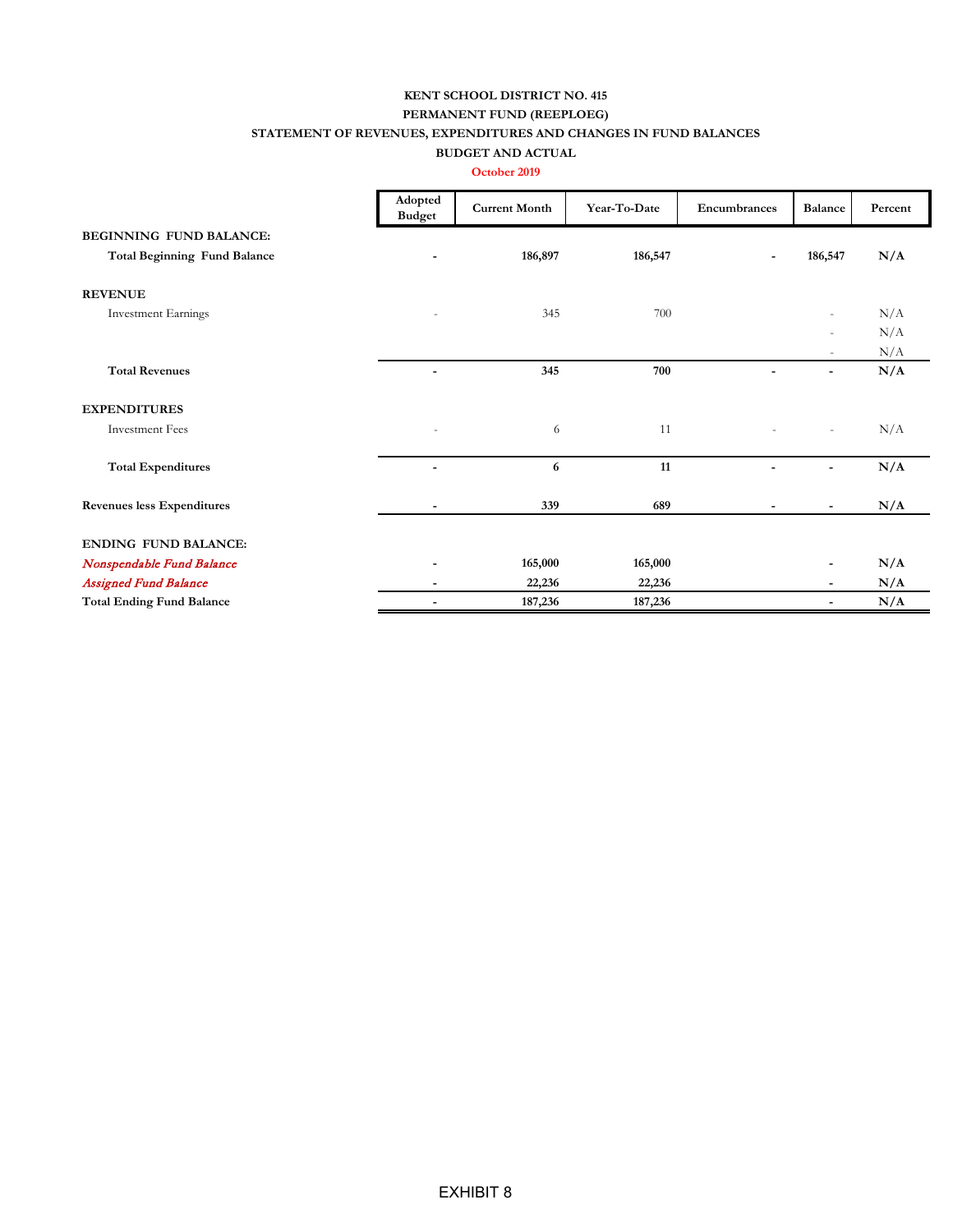#### **Kent School District No. 415 Statement of Fiduciary Net Position Fiduciary Fund October 2019**

|                                                 |    | Private Purpose Trusts |               | Other Trust |
|-------------------------------------------------|----|------------------------|---------------|-------------|
| <b>ASSETS:</b>                                  |    |                        |               |             |
| Cash and cash equivalents                       | \$ | 231,615                | -S            | 132,231     |
| Due from Other Funds                            |    | 1,970                  |               |             |
| <b>Total Assets</b>                             |    | 233,585                | \$            | 132,231     |
| <b>LIABILITIES</b>                              |    |                        |               |             |
| Accounts Payable                                | \$ | 44                     | S             | 153         |
| Due to other Funds                              |    | 5,767                  |               |             |
| <b>Total Liabilities</b>                        | -S | 5,811                  | <sup>\$</sup> | 153         |
| <b>NET POSITION</b>                             |    |                        |               |             |
| Restricted for:                                 |    |                        |               |             |
| <b>Trust Principal</b>                          | \$ |                        | S             | 132,078     |
| Trust Purposes (scholarships, etc.)             |    | 227,774                |               |             |
| Total Net Financial Position for Fiduciary Fund |    | 227,774                |               | 132,078     |

#### **Fiduciary Funds October 2019 Kent School District No. 415 Statement of Changes in Fiduciary Net Position**

|                            |    | Private Purpose Trusts |    | Other Trust |  |  |
|----------------------------|----|------------------------|----|-------------|--|--|
| <b>ADDITIONS</b>           |    |                        |    |             |  |  |
| Donations                  | \$ | 1,970                  | S  |             |  |  |
| Members                    |    |                        | \$ | 74,317      |  |  |
| <b>Investment Earnings</b> |    | 870                    |    | 369         |  |  |
| <b>Total Additions</b>     | S  | 2,840                  | \$ | 74,686      |  |  |
| <b>DEDUCTIONS</b>          |    |                        |    |             |  |  |
| <b>Benefits</b>            | \$ |                        | \$ | 87,870      |  |  |
| Scholarships               |    |                        |    |             |  |  |
| Administrative expenses    |    | 13                     |    |             |  |  |
| Other expenses             |    | 6,031                  |    |             |  |  |
| <b>Total Deductions</b>    | S  | 6,044                  | \$ | 87,870      |  |  |
| Change in Net Position     | \$ | $(3,204)$ \$           |    | (13, 184)   |  |  |
| Net Position - Beginning   |    | 230,978                |    | 145,262     |  |  |
| Net Position - Ending      |    | 227,774                | S  | 132,078     |  |  |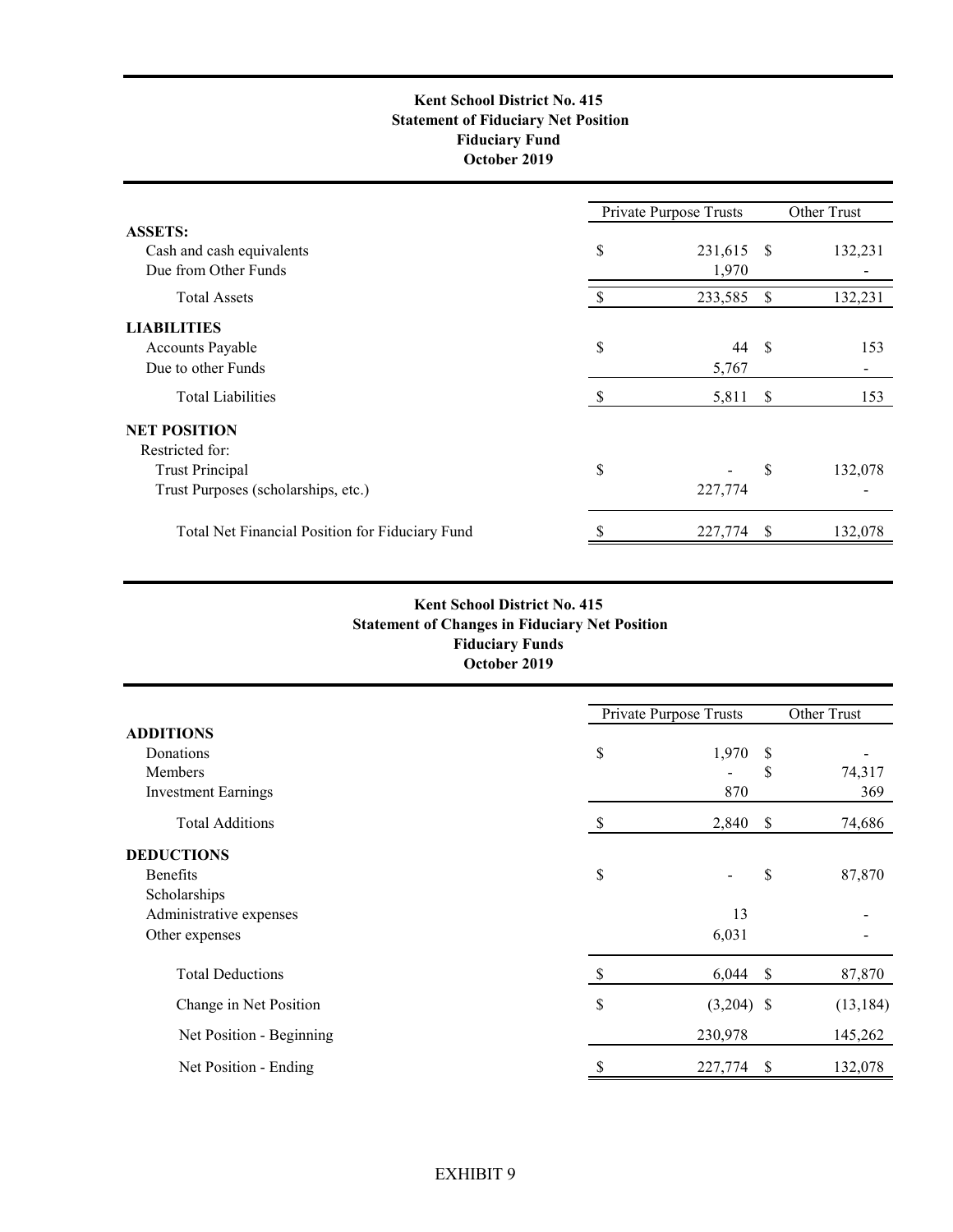#### **KENT SCHOOL DISTRICT NO. 415 Financial Analysis Report September 1, 2019 through October 31, 2019**

## **Percent Actual Revenues to Budget General Fund**

|       | <b>SEP</b> | OCT   | <b>NOV</b> | DEC   | JAN   | <b>FEB</b> | <b>MAR</b> | APR   | <b>MAY</b> | JUN    | JUL   | AUG    |
|-------|------------|-------|------------|-------|-------|------------|------------|-------|------------|--------|-------|--------|
| 15/16 | 6.71       | 21.12 | 26.65      | 33.29 | 39.23 | 45.97      | 53.03      | 69.20 | 75.03      | 79.56  | 87.07 | 95.64  |
| 16/17 | 6.30       | 20.43 | 26.06      | 32.48 | 38.66 | 45.14      | 52.22      | 68.03 | 73.57      | 78.13  | 85.48 | 94.25  |
| 17/18 | 6.05       | 20.51 | 26.37      | 33.03 | 39.77 | 46.79      | 53.97      | 69.30 | 75.11      | 80.20  | 87.87 | 96.50  |
| 18/19 | 7.51       | 21.57 | 27.21      | 35.63 | 42.62 | 50.29      | 58.07      | 70.14 | 75.90      | 80.91  | 89.85 | 99.38  |
| 19/20 | 7.12       | 16.98 |            |       |       | -          |            |       | -          | $\sim$ | -     | $\sim$ |



**General Fund Percent Actual Expenditures to Budget**

|       | <b>SEP</b> | ост   | <b>NOV</b> | DEC   | JAN                      | FEB                      | <b>MAR</b> | APR   | MAY   | JUN   | JUL                      | <b>AUG</b>               |
|-------|------------|-------|------------|-------|--------------------------|--------------------------|------------|-------|-------|-------|--------------------------|--------------------------|
| 15/16 | 1.86       | 20.65 | 29.84      | 37.30 | 46.67                    | 49.54                    | 57.81      | 65.85 | 73.74 | 82.17 | 90.66                    | 98.79                    |
| 16/17 | 7.99       | 16.30 | 25.75      | 33.61 | 41.43                    | 49.68                    | 57.84      | 66.20 | 74.08 | 82.02 | 90.52                    | 97.99                    |
| 17/18 | 7.31       | 15.20 | 25.19      | 32.90 | 41.09                    | 48.71                    | 57.32      | 65.62 | 73.59 | 81.96 | 90.07                    | 98.18                    |
| 18/19 | 6.98       | 14.87 | 24.20      | 31.07 | 38.99                    | 46.23                    | 53.73      | 61.62 | 72.87 | 80.10 | 87.64                    | 93.92                    |
| 19/20 | 12.24      | 20.45 |            | -     | $\overline{\phantom{a}}$ | $\overline{\phantom{a}}$ | ۰          |       |       | -     | $\overline{\phantom{0}}$ | $\overline{\phantom{a}}$ |